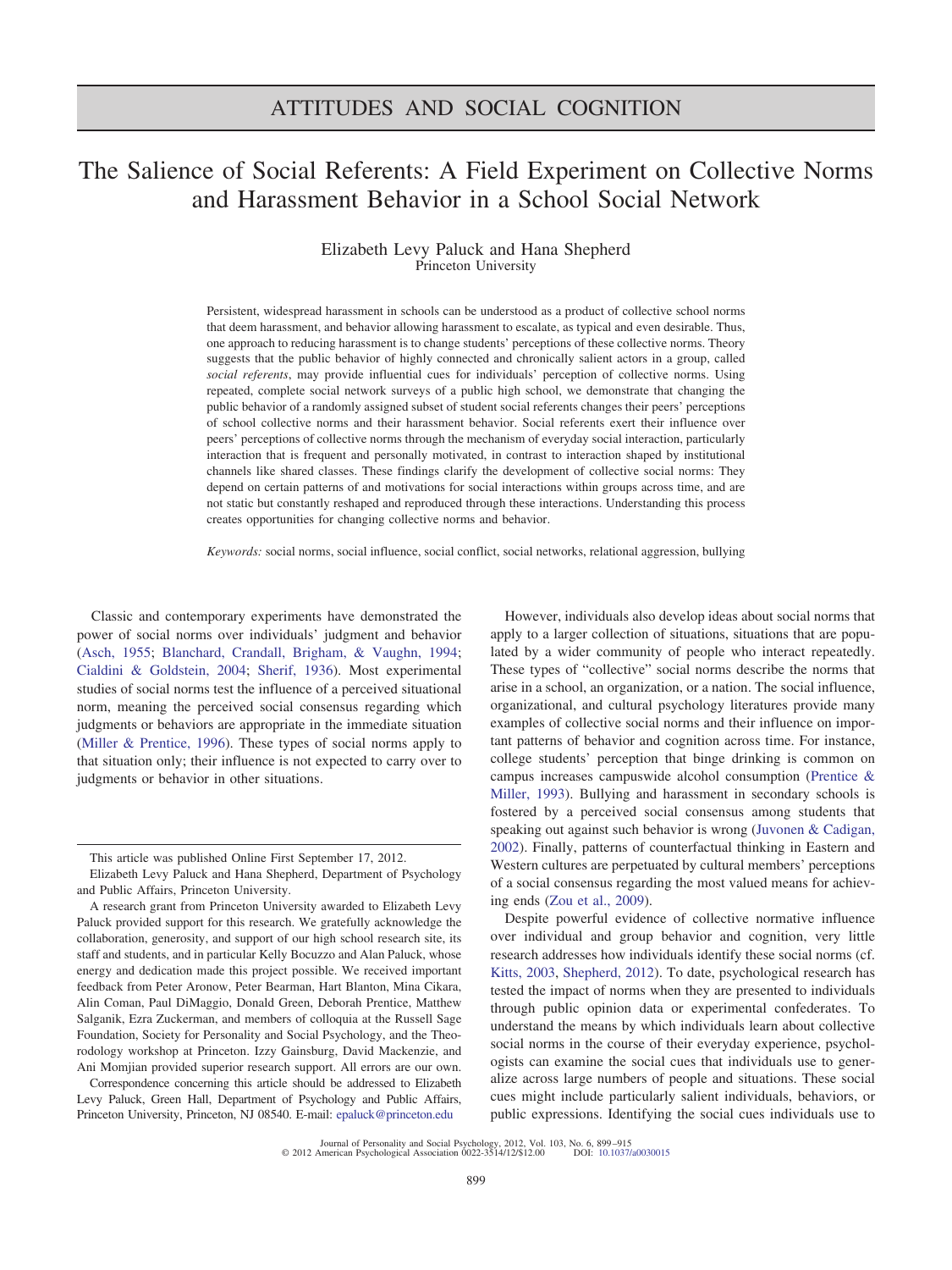learn about collective social norms is important for understanding the persistence of norms and behavioral patterns in a collective, as well as instances of change in norms and behavior.

In this article, we test the hypothesis that highly connected and chronically salient individuals in a community provide cues as to the social norms of the collective. To test this hypothesis, we use a randomized intervention within a repeatedly measured, complete high school social network. Although individuals likely infer collective social norms from a host of cues, theories describing the influence of social reference groups and situational social interactions suggest that certain individuals, or social referents (Sherif & Sherif, 1964), will shape inferences about collective norms significantly more than others. We test the way in which cues from these social referents are transmitted to their peers through everyday social interaction, specifically, interaction that is frequent and personally motivated, as opposed to interaction shaped by institutional channels like shared classes.

#### **Social Referents Provide Cues to Collective Norms**

#### **How Individuals Identify Social Norms**

Social psychological theory predicts that individuals form their ideas about what is socially normative in a social context or within a community by observing other people's public behavior. The power of that perceived norm over individuals' own cognition or behavior depends on the extent to which they perceive the norm to be universally endorsed, and the extent to which they feel personally tied to the context or community (Miller & Prentice, 1996; Sherif, 1936).

For example, when an individual observes a person littering in a parking lot, the littering behavior may not serve as a cue to a littering norm if there are signals that the behavior is not universally endorsed, such as another person picking up trash or a previous experience in the parking lot in which no one littered (Cialdini, Reno, & Kallgren, 1990). Additionally, individuals may reject the influence of norms belonging to a context or community if they are motivated to define their identity in opposition to that context or community, as in the case of "fringe groups" (Blanton & Burkley, 2008; Blanton & Christie, 2003), or if they feel they do not fit the community prototype, as in the case of female undergraduates at a traditionally male university (Hogg, 2010; Prentice & Miller, 1993).

In sum, public behaviors influence perceptions of social norms when the behaviors seem broadly endorsed and when the perceiver feels personally tied to the context or community in which the behavior takes place. Given these conditions, it is reasonable to ask *whose* behavior contributes the most to individuals' perceptions of norms in a context or community. This question is particularly relevant for understanding how individuals infer norms within a wider community where individuals interact repeatedly across different situations. Are there particular types of people in the community whose behavior is more likely to be perceived as universally endorsed, and as personally relevant? Do certain people "count" more when individuals draw inferences about collective norms in the course of their everyday lives?

# **How Individuals Identify Collective Norms Through Social Referents**

When individuals form an impression of how most people in a community feel about, for example, race relations, they do not

comprehensively account for each person's apparent racial attitudes and compute an unweighted modal or average collective position. We revisit and test the long-standing hypothesis that the public behaviors of highly connected and chronically salient actors in a group, called social referents, provide normative cues regarding what is acceptable and desirable for group members (Sherif & Sherif, 1964). For each individual group member, social referents are most influential over stable perceptions of collective norms when the individual is personally connected to the referent and repeatedly observes the referent across situations. Personal connections are critical to referents' influence because perceivers infer more social information from and are more influenced by people with whom they have an affinity or felt connection (Hardin & Higgins, 1996; Hogg, 2010). Repeated observation of social referents in various situations is important because individuals do not identify norms on the basis of their accumulated experience and knowledge (Miller & Prentice, 1996), but rather on the basis of immediate context in which the norms are relevant (Kallgren, Reno, & Cialdini, 2000; Miller & Prentice, 1996).

We examine the influence of two types of social referents in a collective. One type is a widely known individual, who has many ties to individuals across the network (i.e., the ties are not clustered among a subgroup, but span several subgroups in the network). Widely known people are personally connected to many members of the community. As a result of their reach across the social network, and, relatedly, because they are often respected and considered popular by others, their behavior may be identified as representative of the collective group identity. Additionally, due to the extent of their relations in the network, their behavior is likely to be more frequently observed across situations in the community.

A second type of person who is theoretically well positioned to shape perceptions of collective norms is a leader of a subgroup, or "clique," within the community, such as a friendship clique in a school. These individuals have a large number of social relations, but their relationships are largely concentrated within a subgroup in which the subgroup members have social relations with one another. A clique leader's behavior is frequently observed by clique members because they interact with one another more often than they do with others in the community. Also, leaders of cliques are highly connected to other members of the clique. In particular, connections in a clique may be marked by high levels of identification with the clique leader referent, because membership in cliques grant individuals a feeling of uniqueness as well as one of belongingness (Pickett, Silver, & Brewer, 2002). Thus, the norms inferred within an individual's subgroup are less likely to be rejected as unrepresentative of the individual's identity (Blanton & Christie, 2003).

Widely known individuals and leaders of cliques should have a greater influence than other members of a community over perceived collective norms. However, each type of individual may also have a slightly different impact. For example, due to their relatively wider reach across the social network and their status in the group, widely known people may seem more relevant for inferring collective norms as they may be perceived as more representative of the group as a whole. At the same time, clique leaders may be particularly capable of influencing personal attachment to collective norms and enforcing costly or socially riskier behavior, due to their greater personal relevance to group members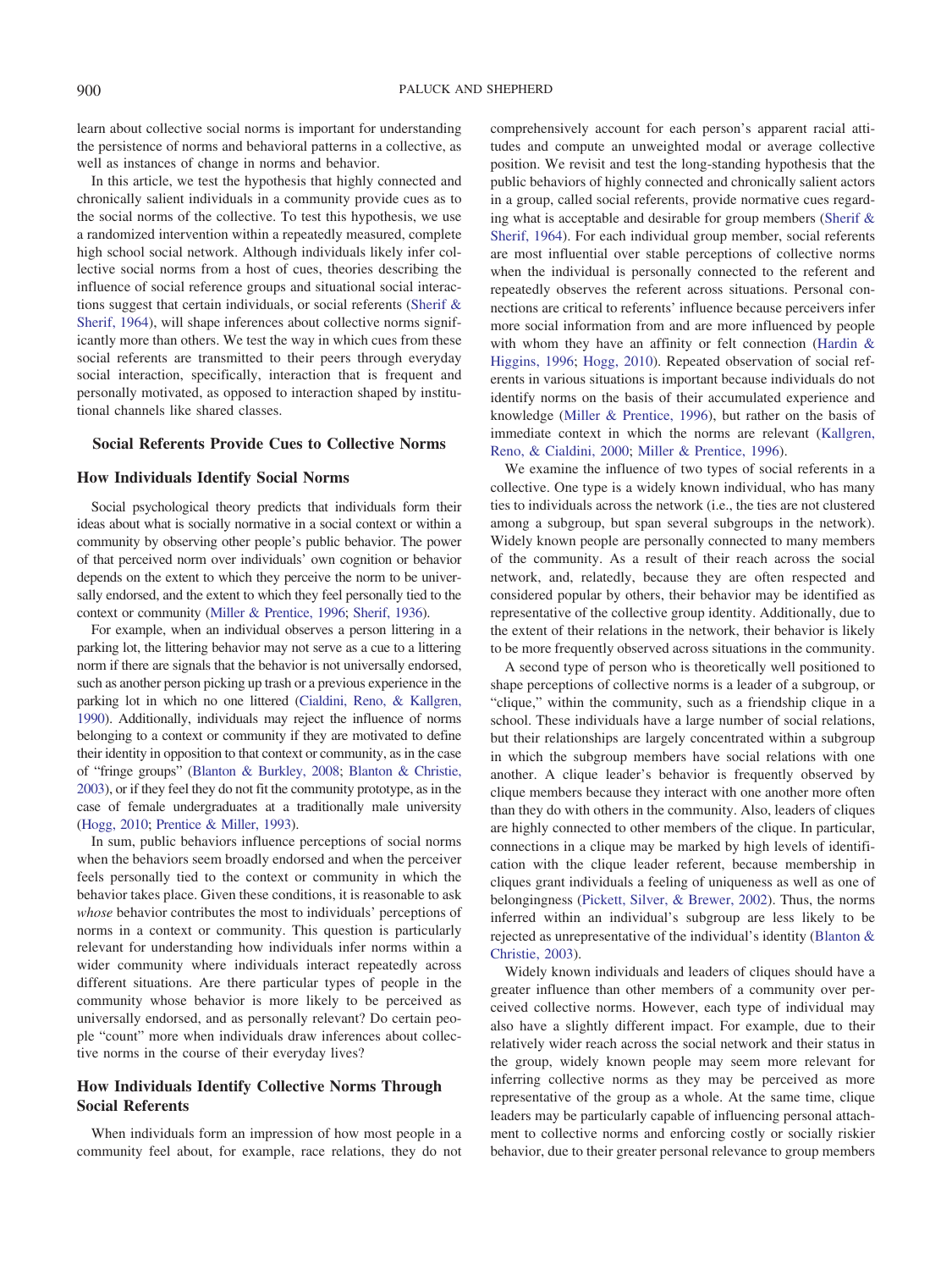and to group members' tightly knit and frequent interactions allowing for ongoing monitoring and reinforcement.

Overall, understanding who can influence individuals' perceptions of collective social norms may help us to understand how to *change* chronically perceived norms and behavioral patterns in a community. The main goal of this research was to understand whether and through what channels these theoretically identified social referents of a community can significantly shape their peers' perceptions of collective norms in their community. Importantly, we also examine whether those changes in perceived collective norms are accompanied by changes in the behaviors that are prescribed or proscribed by those norms.

# **The Present Research: Measuring Social Referents' Influence Across a Social Network**

We investigate the source of cues about a problematic norm within a community, specifically, the norm of peer harassment in a high school. Using a saturated survey and social network analysis to map the entire social network of the school, we are able to identify social referents at the school, both widely known and clique leader social referents. We randomly assign a subset of these social referents to an intervention involving a schoolwide assembly in the fall and public reminders of the assembly for the rest of the year, in which the intervention social referents demonstrate their opposition to harassment and support for behavior that can de-escalate conflict. The influence of the intervention social referents is measured net of the influence of the remaining control social referents. Specifically, we test whether the intervention social referents' public behavior changes their peers' perceptions of the school norm of harassment and behavior.

We further predict that intervention social referents will influence their peers through the mechanism of everyday social interaction that is frequent and personally motivated. Specifically, interactions that students initiate with social referents should be the most influential channel for perceiving cues about collective norms, compared with incidental or institutionally driven interaction. When students are personally motivated to interact with social referents in or outside of the classroom, social referents' behavior should be noticed more and weighed more heavily in students' inferences about the collective norm, relative to interactions that are a consequence of a school administrator's decision to put students in the same class or study hall. In addition, we hypothesize that the more frequent the interactions with social referents, the stronger their influence on their interaction partners' perceptions of the collective norm. Thus, we use reports of students' self-selected social interactions at three points throughout the year to test the idea that the influence of ties to intervention social referents will be relatively greater if students are exposed to them in frequent and personally motivated everyday social interaction.

In sum, our research questions are: Does greater social interaction with intervention social referent students over the course of the school year significantly shape their peers' perception of the school's collective social norm regarding harassment? Does greater social interaction change their peers' harassment behavior? In this research, we explored how collective norms are identified by testing whether the widely known and clique leader students' behavior can communicate a more tolerant collective norm through everyday social interactions. In doing so, in this research

we answer the more general call to understand the wider consequences of social influence within social networks (Mason, Conrey, & Smith, 2007) and follow a tradition of empirical research attempting to understand peer influence within networks on behavior (e.g., Bearman & Moody, 2004; Coleman, Katz, & Menzel, 1957). To our knowledge, this is the first time that influence across a naturally occurring social network has been tested with an experiment, in which influence agents are randomly assigned to treatment on the basis of their position in the network. As such, the study is one of the first to measure the causal influence of certain individuals in a network on collective norms and behavioral patterns through the course of everyday interaction.

#### **Prejudice and Harassment in Schools**

Many high schools in the United States and abroad report harmful and cyclical patterns of student-to-student harassment in schools (e.g., Graham, 2006; Juvonen & Galván, 2008). The harassment is often cyclical in the sense that harassment prompts a response from the target and often from the targets' friends, which triggers a reaction from the initial student and her or his friends, thereby broadening and fueling the behavioral cycle. The type of harassment varies from school to school, but common themes include harassment on the basis of ethnic or racial identity, appearance, sexual orientation, or rumored sexual activity. Increasingly, harassment takes place online, on social networking sites like Facebook, and through phone texting, but it also occurs verbally in person and sometimes physically. Although many intervention programs label such behavior *bullying*, adolescents often resist this label and instead choose descriptors like "being mean" and "making drama" (Faris & Felmlee, 2011; Marwick & Boyd, 2011).

Crucially, harassment behavior is not strongly related to students' personal values or attitudes regarding tolerance generally or harassment specifically. Harassment is typically widespread throughout the social network of a school; students at almost all levels of the school hierarchy participate (Faris & Felmlee, 2011), despite variation in their personal orientations toward harassment. This suggests that changing patterns or levels of harassment in a school will not come from changing students' private attitudes, values, or beliefs, which are the target of many existing antibullying interventions.

Instead, researchers have described high rates of harassment behaviors as stemming from perceptions of a social consensus concerning harassment behaviors at the school (e.g., Juvonen & Cadigan, 2002). For example, many students do not personally like or approve of harassment, but their private attitudes do not translate into behaviors aimed at discouraging harassers, defending victims, or withdrawing from the cycle of harassment by refusing to engage in conflict or that of their friends. Students interpret their peers' failure to take action as implicit endorsement of the harassment. In other words, peer behavior communicates social norms regarding the acceptability of harassment and the unacceptability of standing up against it or withdrawing from it. These perceived social norms motivate harassment and inhibit behaviors that deescalate conflicts (see also Prentice & Miller, 1993). The chronic activation of harassment norms in schools is perhaps an important feature of what is frequently described as a schoolwide "culture of harassment" (Bradshaw & Waasdorp, 2009).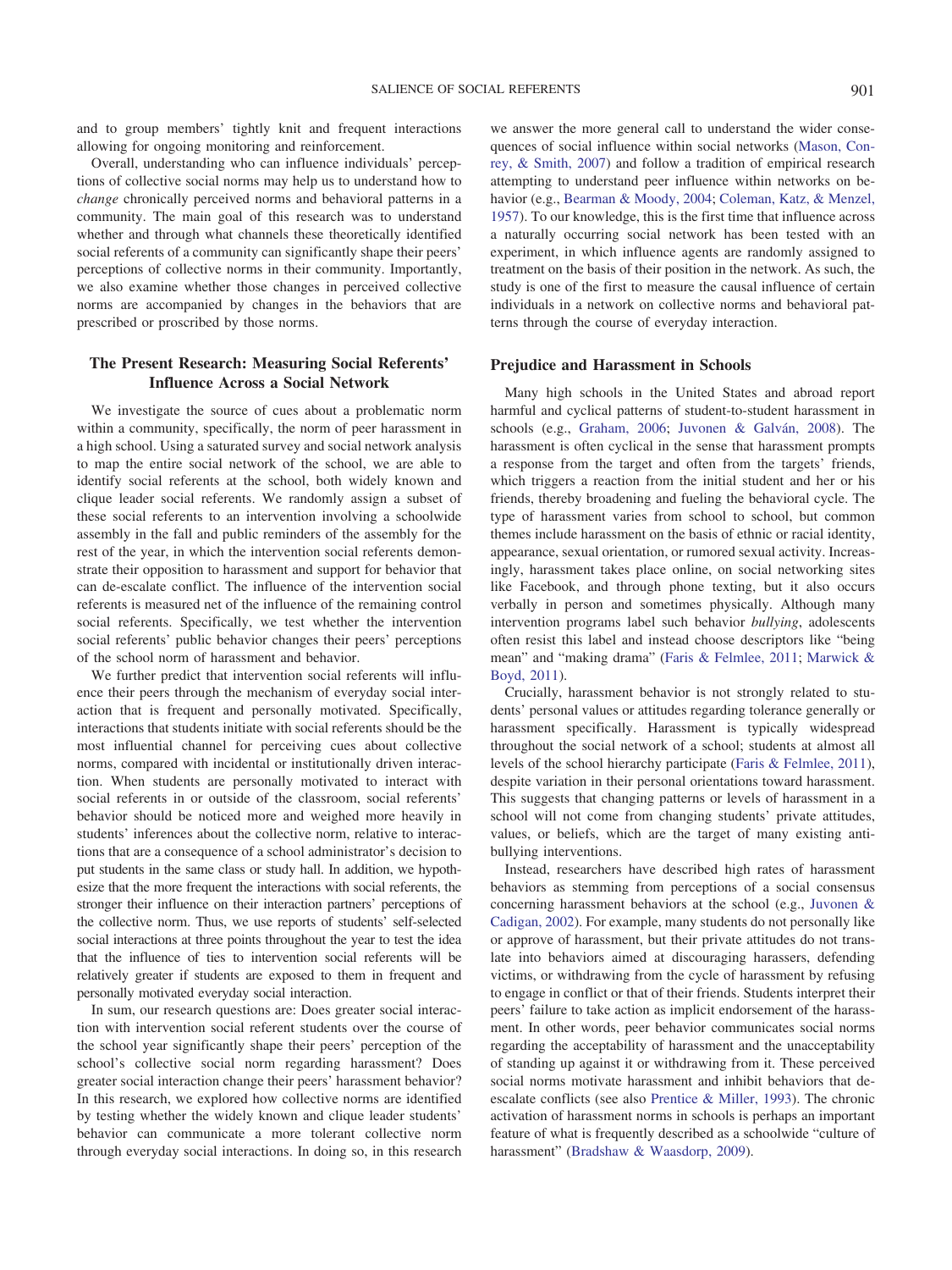# **Method**

#### **Experimental Context**

We studied a small public high school  $(N = 291)$  that drew students from urban and suburban areas of Connecticut. Teachers had observed high levels of harassment among students in previous years, and as a response, the school invited the Anti-Defamation League (ADL) to run an intervention program called "Names Can Really Hurt Us" (referred to below as NAMES). The NAMES intervention prepares a small group of selected students to present their experiences of and reasons to oppose harassment in a schoolwide assembly. Peer harassment is defined as verbal or physical abuse and social ostracism among peers.

Prior to the intervention, we analyzed the complete pattern of relationships among students (the school's social network) in order to identify a pool of widely known and clique leader social referent students and then randomly assign a subset of those social referents to participate in the program. Participation included leading the schoolwide assembly and, later, providing reminders about the themes of the program through publicity campaigns during the remainder of the school year. We first describe the saturated school survey to illustrate how we identified the social referent students within the school's social network while measuring students' perceived norms, beliefs, and experiences of harassment prior to the intervention.

# **Schoolwide Survey: Social Network and Norms Measurement**

One week after school began in September, we administered a survey during a single class period to every student in the school  $(N = 260)$  due to absences on the survey day and in the days following; 56% female; 44% African American, 23% Latino, 21% White; 59% of students were new to the school that year; see Table 1A). Parents signed a consent form for their child to participate, and students also provided informed consent. The survey consisted of four parts: demographic information, questions about relationships with other students at the school (our social network questions), personal beliefs about and experiences of harassmentrelated events at the school, and perceptions of collective social norms regarding harassment at the school. On the basis of previous work on harassment and bullying in schools, and on initial qualitative work at the school, we used the term *making drama* to refer to harassment in all relevant survey questions (which was defined in the survey as "talking behind the backs of other students or to their faces in a mean or rude way; spreading rumors by text, Facebook, MySpace posts, or instant messaging (IMs); giving other students mean or rude looks in the hall"; Marwick & Boyd, 2011).

**Network questions.** Six questions elicited students' relationships with other students at the school. Four asked about friendships at the school in behavioral terms ("With whom did you spend time in the last week?"; "With whom did you communicate online last week?"; "Who would defend you if you were having 'drama' with other students?"; "Who would you talk to if something bad or upsetting happened to you?"). Two questions elicited nominations of high status peers (i.e., students at the school "who you really respect" and "who you think are most popular"). We followed recommended procedures (Marsden, 2005) by providing each student with a complete roster of students in the school, arranged by grade, sorted alphabetically by first name, and numbered. Students used the numbers<sup>1</sup> to nominate as many students as they wanted for each question.

We use the spending time together question, measured two more times throughout the year, to approximate the frequency with which a student is exposed to the behavior of their peers, and to indicate with whom students are personally motivated to spend time. Frequent and personally motivated everyday interaction is the proposed mechanism through which social referents influence perceived collective norms and behavior. We use this particular question to map the social interactions through which we trace the influence of the intervention and control social referents.

**Collective norms.** We used a series of eight questions to measure perceptions of prescriptive norms regarding harassment at the school, specifically, perceptions of student approval of harassment, of behavior that can deescalate harassment, and of students' rationale for harassment. First we assessed an overall prescriptive norm of harassment: "How many students at [school] believe it's normal when students start drama or any other kind of conflict with other students?" For norms regarding behavior to deescalate conflict, we asked: "How many students at [school] believe it's wrong, or would criticize you, if you tried to stop other students from starting drama?"; ". . . believe it's wrong, or would criticize you, if you did not defend your friends when someone else was making drama for them?"; ". . .believe it's wrong, or would criticize you, if you ignored rumors about you, rather than defending yourself?"; ". . .believe it's normal to mind your own business when other students are starting drama for people?" and "believe it is important to defend your friends when someone is making drama for them?"

As we learned through interviews at the school, behaviors that deescalate conflict are not necessarily interventionist behaviors in which students defend their friends or step into the middle of conflict. One student stated: "I can see helping out if someone's pushing you into a locker, but when they're saying stuff before class and you're just like 'don't talk to my friend like that' and you start talking too, that's just starting more problems" (Student DE, personal communication, June 2011). Instead, teachers and students identified behaviors like stepping back, minding one's own business, and not grouping together to defend friends as behaviors that prevent future conflict. We next assessed norms regarding a rationale for harassment behavior: "How many students at [school] believe that sometimes students deserve to have rumors spread about them?"; and "...believe that students are seriously negatively affected when they are targeted by rumors, gossip, or other drama?"

Students responded to these questions using a pictogram with six options, each of which featured a collection of outlined stick figures. The proportion of shaded figures in each picture represented the percentage of students at the school who believed or supported the statement  $(1 = Nobody)$ , no shaded figures,  $3 =$ 

<sup>&</sup>lt;sup>1</sup> In the first wave of the survey, students were asked to write down both the name and number of other students they nominated in network questions. Due to students' concerns about the confidentiality of the information, we only asked them to record the other students' identification numbers and not their names, in Waves 2 and 3 of the survey.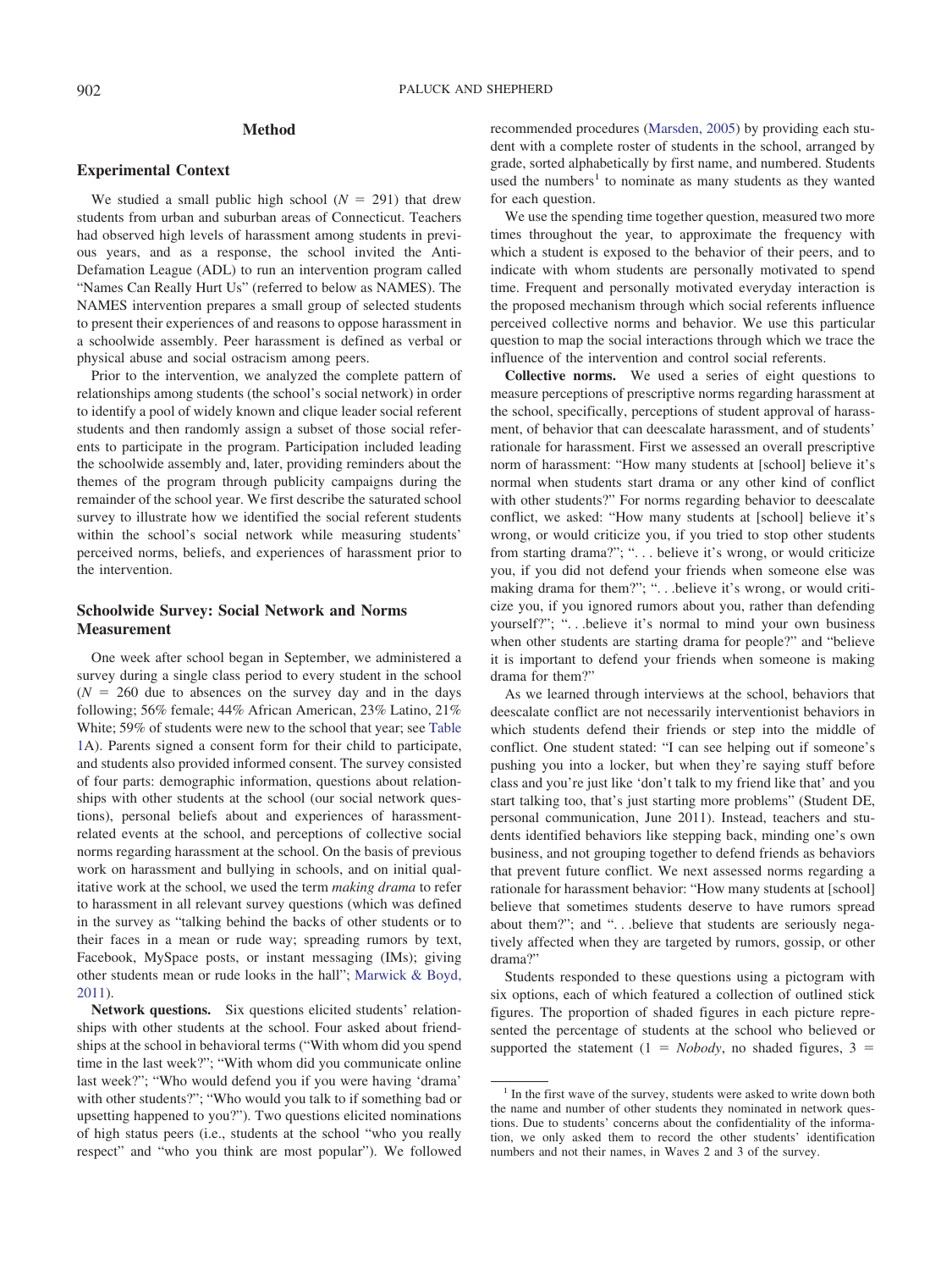*About 50%*, half-shaded figures, 6 *Almost everybody*, all shaded figures). This method for eliciting perceptions of social norms differs from the method most commonly used where researchers ask for perceptions of what the "average person" in the group does (e.g., Prentice & Miller, 1993). By using percentages, we hoped to capture students' perceptions of the sentiments of the collective as opposed to sentiments of each individual's idea of a prototypical group member.

For the prescriptive norm questions, the success of the intervention would be evidenced by perception of less widespread approval for behaviors supporting harassment. Put differently, students would perceive behaviors that deescalate conflict such as stopping others from "starting drama," refusing to participate in the conflicts of friends, and ignoring instead of engaging rumors about oneself to be more desirable and normal at the school. Answers to the questions pertaining to a rationale for harassment indicate a successful intervention when students perceive a widespread belief that students are seriously negatively affected by gossip and rumors, because this perception should make students less likely to participate in harassment.

Another series of questions addressed students' perceptions of descriptive norms (e.g., "How often do students. . . spread rumors about students at [school]," ". . .forward or send emails, IMs, or texts to other students to gossip about or threaten someone," "threaten [one another] with physical violence," "... act as a negotiator to calm down a conflict or break up a fight," and ". . .stand up for someone when they are being insulted or harassed?"). Students responded to these questions using a 4-point scale (from  $1 = Never to 4 = Several times a week$ . We consulted with school staff and students in order to capture school-specific issues and appropriate language.

**Personal beliefs and experiences.** Three questions addressed personal beliefs about and experiences with harassment at the school: "Do you think there is a problem of too many students gossiping, spreading rumors, or making drama for each other?"; "Do you personally have a problem of students gossiping, spreading rumors, or making drama for you?"; and "Do you think that students are seriously emotionally affected when people gossip or spread rumors about them or when people make drama for them?" Students responded using a 4-point scale (from  $1 = Not$  *at all* to  $4 = \text{Verv much}.$ 

**Second- and third-wave surveys.** We administered the social network and norms survey described above to the entire school two more times: 1 week after the intervention described below (*N* 250, 57.2% female) and at the end of the school year (*N* 220, 58.18% female). A total of 278 unique students completed at least one wave of the survey; 190 students completed all three waves. We added questions to Wave 3, described below.

**Close friend norms.** Wave 3 reframed two of the collective prescriptive norms questions to determine how students perceived the norm within their close friendship group. Specifically, we asked "How many of your *close friends* believe that it's normal to start drama or any other kind of conflict with other students," and ". . .believe it's wrong, or would criticize you, if you tried to stop other students from starting drama?" Students responded using the 6-point pictogram.

**Cognitive salience and endorsement of the program.** As a measure of the cognitive salience of the program and of the intervention social referent students who participated in it, Wave 3 of the survey assessed students' memory for the hallway intervention poster slogans (described below) by asking students to recall one of the slogans. At Wave 3, students also recalled how many of their good friends had participated in the NAMES intervention. As a measure of students' endorsement of the underlying themes of the program, Wave 3 asked each student to vote on whether a program like NAMES should be implemented the following year at their school.

# **Identification of Social Referent Students**

We used social network questions from the first survey to construct the complete network of relationships among students at the school. The complete network of student relationships is represented by a square matrix in which the rows and the columns contain every student in the school. If, for example, Student 125 reported that she spent time with Student 130, then the cell at the intersection of row 125, column 130, would receive value 1. We combined the results of the four friendship-related questions into one matrix. In a different matrix, we combined the results of the two status questions. We combined questions in order to create robust networks that captured several dimensions of relationships, and because some questions elicited higher response rates than others. The combination of questions was not additive; if Student A named Student B as someone she spent time with last week and as someone who would defend her, the cell at the intersection of Students A and B in the friendship matrix has a value of 1.

Within this matrix, we identified widely known students as those students who were nominated as being high status by many other students (i.e., high indegree in the status matrix; see Wasserman & Faust, 1994), and whose status matrix associates did not have many status connections to one another (i.e., low local clustering coefficient in the status matrix; Wasserman & Faust, 1994). This metric verifies that widely known students serve as social referents for a wide swath of students at the school, rather than for a smaller, interconnected group of students. We identify clique leaders as those students who received many friendship nominations (high indegree in the friendship matrix), and whose connections also shared friendship connections to each other (high local clustering coefficient). This designation of clique leaders indicates that they served as leaders of tightly interconnected groups in the school. This strategy for identifying social referents is superior to one in which students nominate people who they believe to be "widely known" or "clique leaders," because individuals have different thresholds for who should be included in such designations, rendering their nominations less broadly comparable (Marsden, 2005).

We stratified this pool of widely known students and clique leader students by gender and grade. To improve our ability to detect the distinct influence effects of each type of student on their friendship connections, we excluded from the pool five students of each type who had direct ties to a student of the other type, for example, a clique leader who was directly tied by friendship to a widely known student. We are unable to ensure that the two types of students remain unconnected over the course of the school year, but this does not trouble our overall analytic strategy, which is to measure the effect of the total number of ties to intervention social referents relative to the total number of ties to control social referents.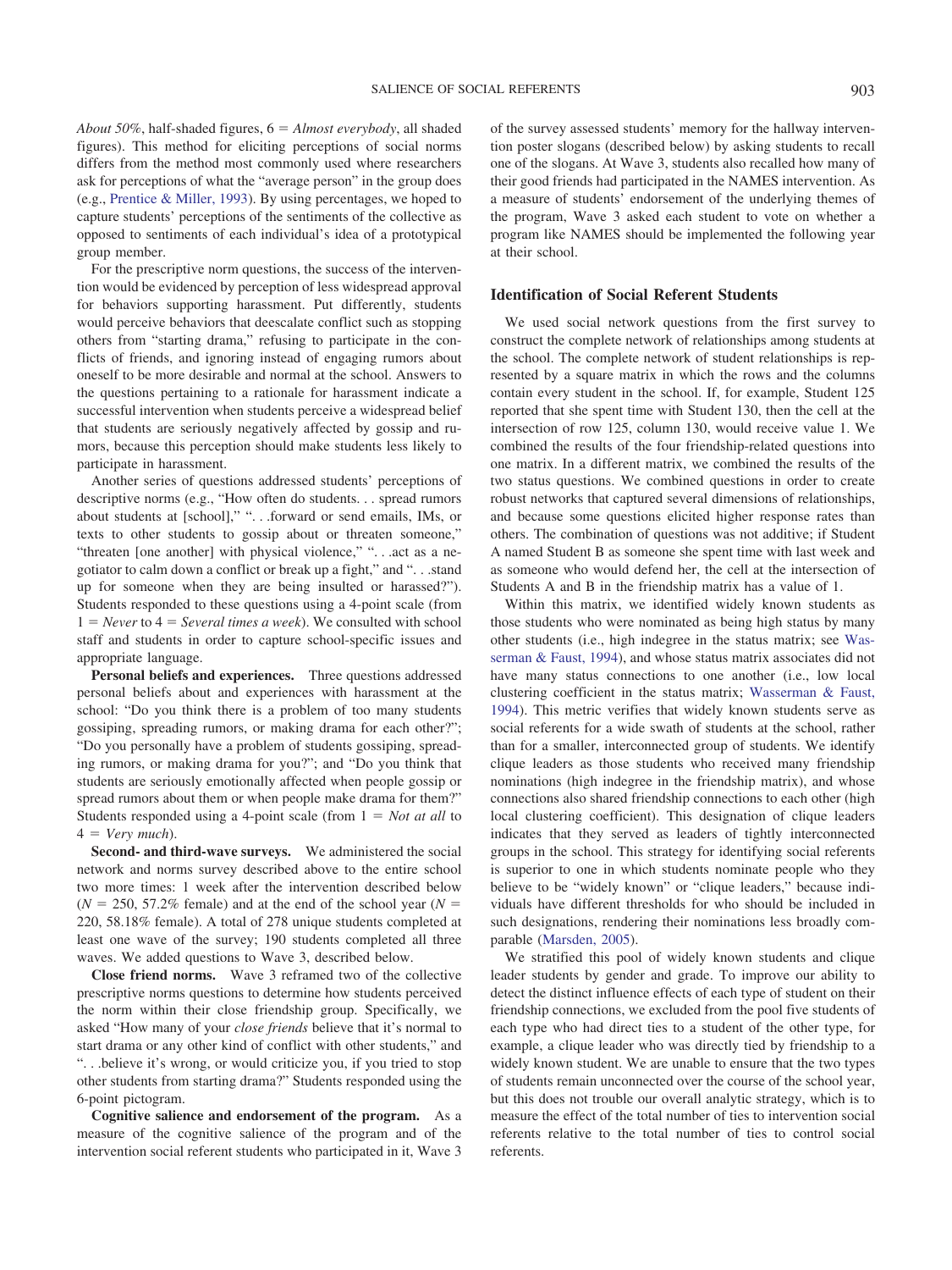The term social referent does not indicate a static student trait, but rather a dynamic social status. Students can lose social referent status by losing friendship and status ties to other students over time, or become social referents by gaining ties. For the purposes of studying the influence of the social referents who were randomly assigned to participate in the intervention program, our primary concern was whether the interactions of intervention social referents would change to a significantly different degree than those of control social referent students. We find that they did not; Table 4A (Appendix) illustrates that, as a group, the intervention and control students maintained their social referent status over the course of the year.

**Random assignment of social referents to intervention.** The final pool contained 83 eligible social referent students: 42 widely known students and 41 clique leaders. We stratified the pool by type of student and by grade level, and used a random number to select 30 students, 15 of each type, to participate in the intervention program. Six of these students refused participation in the program (we address the modeling complications of noncompliance below), leaving 24 social referent students who participated in the intervention (13 widely known students and 11 clique leaders; 16 girls and eight boys; eight sophomores, eight juniors, and eight seniors), and 53 control social referent students who did not participate in the intervention program (27 widely known student alternates and 26 clique leader alternates; 31 girls and 22 boys; 19 sophomores, 11 juniors, and 23 seniors). Below, when we refer to *control social referents*, we mean those social referent students who were not randomly selected for the program; by *intervention social referents*, we mean social referent students who were randomly assigned to participate in the intervention program from the pool of eligible social referents.

## **Intervention**

The NAMES assembly program functions as a platform to broadcast certain students' experiences with and reactions to harassment to the student body, and to facilitate public discussion about harassment among students. During the schoolwide assembly conducted in October, the intervention social referents described their own harassment experiences and invited other students to do the same.

Intervention social referents first participated in two training sessions to prepare for the assembly. A facilitator from the ADL led activities that prompted reflection on the nature and effects of harassment at their school. Students were asked to identify the various roles that students can play in harassment (e.g., an "ally" to targeted students or a "bystander" to events). Intervention social referents discussed and wrote essays about their own experiences of harassment in these various roles. Teachers from the school, in consultation with ADL facilitators, selected five of these essays to be read by the student authors at the assembly. The essays were selected to represent the perspective of students who had been both targets and perpetrators. The other intervention social referents wrote and performed a skit illustrating common types of harassment at the school and ways to speak out against it.

On the day of the assembly, the intervention social referents performed the skit, in which they acted out a rumor spreading to other students about a girl being a "slut." Both girls and boys pass on the rumor, the girl is publically defamed with the word slut in the school hallway, boys make advances on the girl, and the audience observes the girl's emotional turmoil. In the concluding scene, another girl defends the girl who has been targeted. After the skit, five of the intervention social referents, three girls and two boys, read their essays on stage. One girl's essay described the experience of switching elementary schools because a girl had mobilized her group of friends to continuously harass her, whereas another girl spoke of her own insecurities that lead her to make fun of other students. One of the boys related a story about getting in a physical fight at school, which perpetuated an ongoing cycle of aggression. In between the intervention social referents' performances, an ADL representative spoke about the concepts of bystander, ally, and perpetrator, and the effects of harassment.

At the end of the assembly, there was an open microphone session in which any student could share his or her own experiences with harassment. Twenty-four students from the audience volunteered to speak at the microphone. Many echoed the intervention social referents' call for tolerance and a stop to the "drama." Over half the students who spoke were not socially connected to the intervention social referents, according to the first social network survey, indicating that the group of speakers represented diverse positions in the school social network. After the assembly, all students at the school were divided into small groups to discuss the assembly. Intervention social referents and adult supervisors facilitated these small-group sessions.

A number of follow-up events during the school year reinforced this association between the intervention social referents and antiharassment messages. Intervention social referents read announcements regarding the consequences of harassment over the loudspeaker during morning announcements for several weeks, and designated a special "NAMES" table at lunch period two times during the year where they sat to eat and chat with any passersby about ways to report harassment or concerns about harassment. Intervention social referents also created a series of magentacolored posters that each featured a different photo of intervention social referents wearing their NAMES t-shirts, and one of several anti-harassment slogans such as "Whatever your story, I'll listen" and "People who spread rumors are no friends of mine." The slogans were designed to communicate the descriptive idea that intervention social referents behaved in a tolerant manner and the prescriptive idea that they would sanction harassment behavior. Finally, during the spring, intervention social referents sold wristbands for \$1 featuring an anti-harassment message they had selected ("Don't stand by, be an ally").

#### **Behavioral Outcome Measures**

**Behavior reported by teachers.** Before the start of the NAMES program and at the end of the year, we administered a survey to all teachers at the school and to administrative staff who worked closely with students. Teachers and administrators used the school roster to nominate students who they perceived as popular, respected by fellow students, and harassed by other students. They also nominated students who defended those who were harassed, and students who "contributed to a negative school environment." Students received 1 point in each of these categories for each nomination from a teacher or an administrator.

**Disciplinary records.** We obtained the complete school records of all disciplinary events receiving administrative attention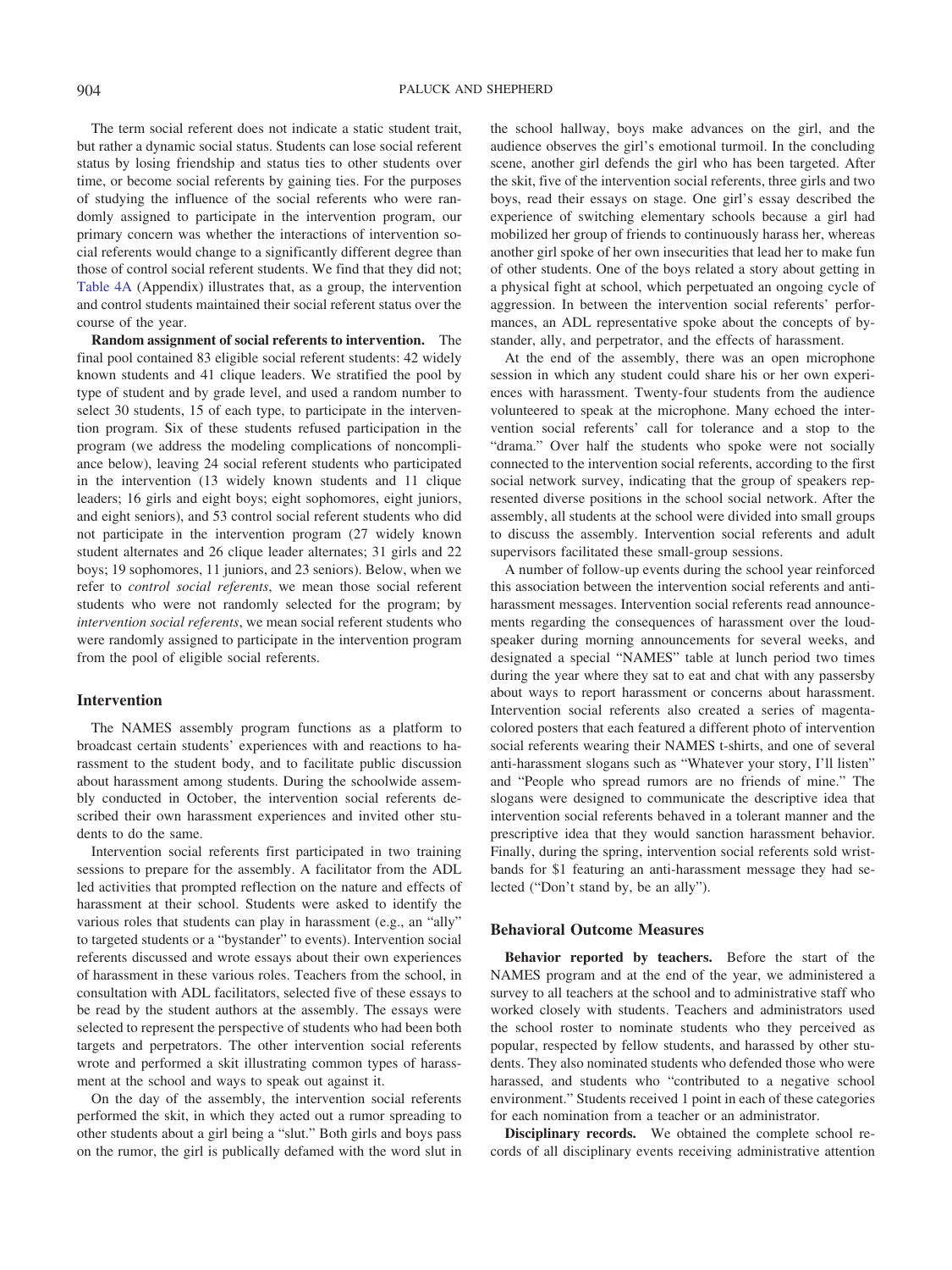throughout the school year. The disciplinary data included instances of peer conflict and harassment. Despite reports of widespread harassment, official records of these incidents are rarely coded as harassment specifically (only seven out of 403 infractions). School records of "disruptive" behavior reveal that 14 of the 31 disciplinary incidents involved peers, such as displaying "verbal aggression toward peer, posturing to fight," or "instigating a fight." Thus, we add these specific incidents to the harassment code and create a dichotomous variable indicating whether each student was disciplined for peer harassment at school. The dichotomous variable reflects the fact that only three students were recorded more than once for a harassment incident. To test whether the intervention had an effect on poor behavior more generally, we also combined all reported disciplinary events for each student into a count variable.

**Wristband purchases.** Although the wristbands only cost \$1, we viewed them as a relatively more costly and more public indicator of support for the anti-harassment message, compared with survey responses. We gathered purchase receipts to record which students bought the wristbands.

#### **Results**

#### **Analytic Approach**

We tested the effects of the randomly assigned intervention social referents on the rest of the students in the school, using linear fixed effects regressions. We measured the effect of social network ties to intervention social referent students (time spent together in the last week), accounting for their ties to control social referent students, on students' perceptions of collective norms, their beliefs, and their behavior.

As Table 1 indicates, there are many students in the sample who are directly exposed to both intervention and control social referents because they spend time with both. Indeed, some control social referents themselves are directly exposed to intervention social referents. Random assignment within a social network does not create isolated treatment and control groups; rather, random assignment creates different degrees of exposure to intervention social referents depending on the structure of social interactions within the network. Thus, we identified the frequency of social interactions using spend time ties in order to causally relate the dosage of exposure to intervention social referents from zero to *n* number of ties, and perceptions of norms or anti-harassment behavior.

In our regressions, we examined the effect of each student's treatment *dosage*, measured in terms of the number of the student's

direct ties to randomly assigned intervention social referents, controlling for the student's total number of ties. We only used ties that originated from each student, that is, their own nominations of the students they spent time with (in social network terms, their outdegree). A fixed effects regression based on each individual's total number of ties to both intervention and control social referents controls for heterogeneous assignment probabilities induced by the fact that treatment was randomized over a network (see Aronow & Samii, 2012). Specifically, our fixed effects regression includes six dummy variables that index for each individual whether their total number of ties to intervention and control social referents at Wave 1 was zero, one, two, three, four, five, or six (we included a few outliers with more than six total ties in the dummy code for six ties, which did not change our results). The dummy variables of a fixed effects regression analysis account for each individual's baseline levels of exposure to intervention and control students, and thus their probability of being treated within the network, because the probability of being treated is not equal for every individual. This approach is an appropriate estimation technique if there is an underlying linear relationship between exposure and outcomes (Angrist, 1998; Angrist & Pischke, 2008), and it reflects our hypothesis that greater exposure to social referents who model anti-harassment behaviors should result in greater shifts toward anti-harassment norms and behavior.

Finally, we used an instrumental variable approach to correct for the selection bias that was introduced when six students refused the invitation to participate in the intervention. This instrumental variable analysis examines the influence of the randomly *assigned* group of intervention social referent students, instead of the influence of the group consisting of the social referents who *accepted* the invitation to participate. Technically, an instrumental variable analysis rescales the effect size by the rate of compliance with the random assignment (here, the proportion of students—24 of 30 who agreed to participate in NAMES). By preserving random assignment in the analysis, we lose power to the extent that untreated students are included in the treatment condition, but we avoid the possibility of bias resulting from whatever factors led some students to agree to and others to refuse participation in the treatment. Thus, instrumental variable analysis is a conservative approach (see Gelman & Hill, 2007, p. 215).

The number of any student's ties to intervention and control social referents changes over time, as students form new ties and drop former ties. To account for changes in interactions over time, our critical predictor of normative influence, we used the number of ties to intervention social referents at the wave in which the outcome measure was collected in our regressions. For example, if we are predicting behavior at Wave 3 or measuring change from

Table 1

*Number of Students Spending Time With Intervention and Control Social Referents, Neither, or Both*

| Variable | Students with ties to intervention<br>social referents, no ties to<br>control | Students with ties to control<br>social referents, no ties to<br>intervention | Students with ties to<br>both intervention<br>and control students | Students with no ties to<br>either intervention or<br>control social referents | <i>n</i> for survey<br>wave |
|----------|-------------------------------------------------------------------------------|-------------------------------------------------------------------------------|--------------------------------------------------------------------|--------------------------------------------------------------------------------|-----------------------------|
| Wave 1   |                                                                               | 03                                                                            |                                                                    | 117                                                                            | 260                         |
| Wave 2   |                                                                               | 59                                                                            | 100                                                                |                                                                                | 250                         |
| Wave 3   |                                                                               |                                                                               |                                                                    | 61                                                                             | 220                         |

*Note*. Ties indicate student reports of time spent with the intervention or control student.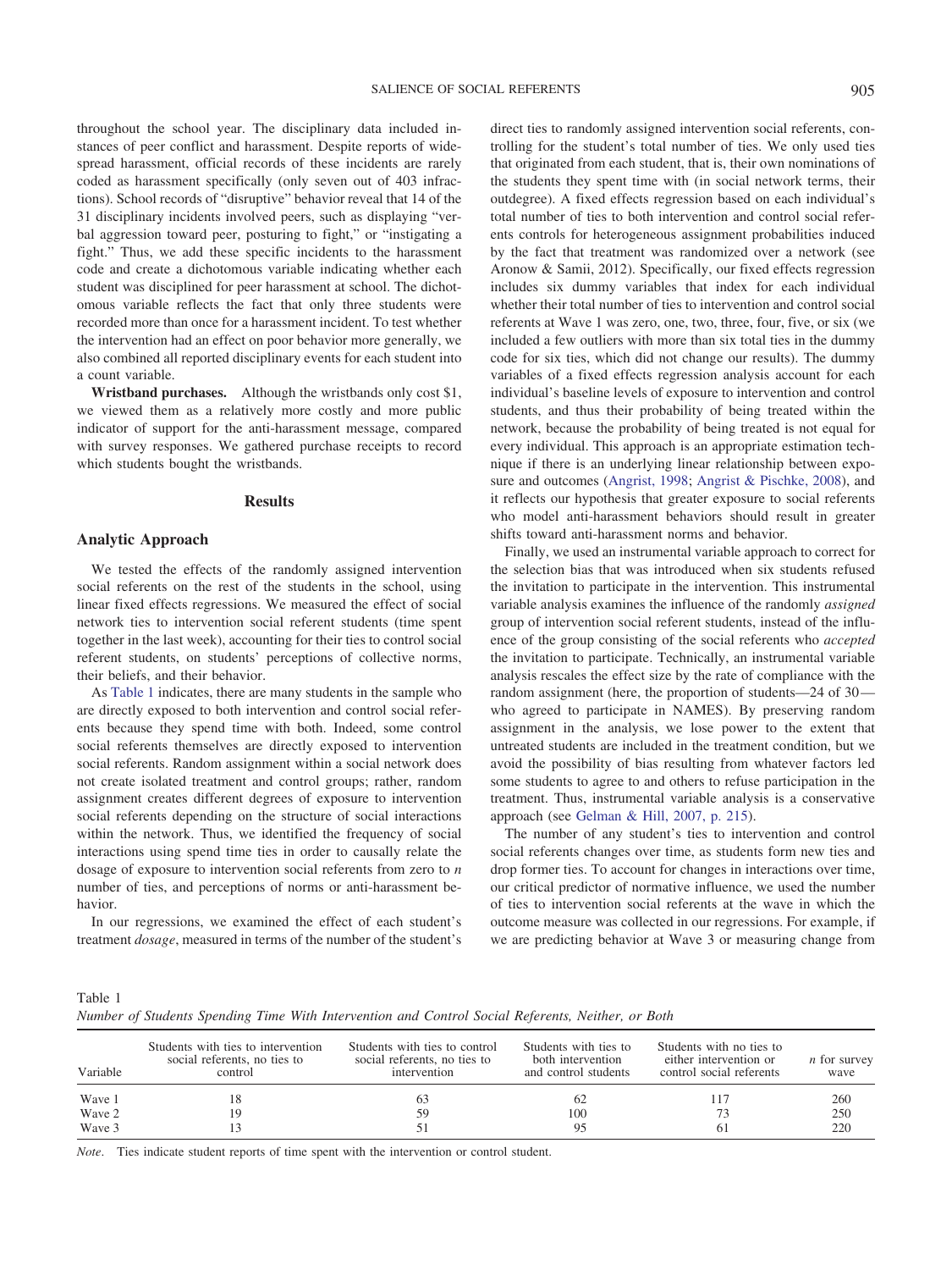Wave 1 to Wave 3, we use the number of ties to intervention social referents as measured at Wave 3. This analysis does not introduce bias, as we found no evidence that the intervention changed tie formation or dissolution differentially for the intervention compared with the control social referents.<sup>2</sup>

# **The Effect of Social Interaction Network Ties to Intervention Social Referents**

Schoolwide norms. Prior to the intervention, there were no differences in perceptions of prescriptive or descriptive collective norms based on the number of ties to intervention social referents, with one exception. The perception that it is socially undesirable to ignore rumors was correlated with having more ties to intervention social referents ( $\beta = 0.58$ ,  $SE = 0.23$ ,  $p = .01$ ). Because we predict that intervention social referents will weaken this perceived norm among their peers, this initial difference biases our future analyses in a conservative direction against inflating our effects. We also controlled for the difference in our analyses. The following regressions examine change scores for each student's perception of norms from the preassembly survey at Wave 1 to the postassembly survey at Wave 2, and then from Wave 2 to Wave 3 at the end of the year.

*Prescriptive norms.* After the assembly intervention at Wave 2, among students with more ties to intervention social referents, we observed a significant decrease in the perception of a general norm of harassment, namely that students at the school believe it is normal to start drama or any other kind of conflict with other students ( $\beta = -0.27$ , *SE* = 0.13, *p* = .04; see Table 2). We also observed a significant decrease in perceptions of norms regarding harassment as a desirable behavioral strategy. Students with more ties to intervention social referents were more likely at Wave 2 to perceive a collective norm that it is acceptable to step back from conflict and not defend your friends  $(\beta = -0.41, SE = 0.17, p = .02)$  and that it is normal to mind your own business ( $\beta = -0.30$ , *SE* = 0.15,  $p = .05$ ) compared with their perceptions at Wave 1. There were no changes in perceived norms concerning defense of friends and attempts to stop or ignore harassment.

With respect to collective norms regarding a rationale for harassment, among students with more ties to intervention social referents, we observed an unexpected and a significant *decrease* in the perception that other students believe that harassment has serious emotional effects ( $\beta = -0.41$ ,  $SE = 0.16$ ,  $p = .01$ ). That is, following the assembly, students were more likely to believe that other students were insensitive to the effects of harassment. This may reflect their exposure to student testimonials at the assembly about personal experiences of harassment, which often illustrated perpetrators' insensitivity to the emotional pain of their targets. We did not observe changes in perceptions of whether students believe that some peers deserve to have rumors spread about them.

By the end of the year at Wave 3, there were no further shifts in perceived collective norms, with a few exceptions in the predicted direction. First, reversing the pattern from Wave 1 to Wave 2, students with more ties to intervention social referents from Wave 2 to Wave 3 were more likely, as expected, to perceive that students believe that harassment has serious emotional effects  $(\beta = 0.39, SE = 0.20, p = .06)$ . Second, we observed further

decreases in perceptions of norms regarding harassment as a desirable behavioral strategy, specifically that it is desirable to always defend one's friends in conflict ( $\beta = -0.38$ , *SE* = 0.20,  $p = .06$ ) and that it is undesirable to ignore rumors about oneself  $(\beta = -0.65, SE = 0.25, p = .01).$ 

*Descriptive norms.* Across the entire year, there was a significant increase in the perceived frequency of harassment behavior (descriptive norms of harassment) among all students at the school. Students reported a 20.5% increase in rumors and a 27% increase in forwarding e-mails across the three waves of the survey; the increase at each wave was significant for most harassment-related behaviors (see Table A1 in the Appendix).

The number of ties to intervention social referents was unrelated to students' perceptions of most descriptive norms from Wave 1 to Wave 2. However, descriptive norms reported at the end of the year suggest that students with more ties to intervention social referents were more sensitive to or aware of the rise in harassment. Compared with Wave 1, at Wave 3 students with more ties to intervention social referents perceived a marginally higher rate of harassment via rumor ( $\beta = 0.34$ , *SE*  $= 0.19$ ,  $p = .08$ ), and a significantly higher rate of e-mail forwarding, IMs, and texts ( $\beta = 0.44$ ,  $SE = 0.19$ ,  $p = .02$ ). At the same time, students with more ties to intervention social referents perceived that more students were ignoring harassment at the end of the year compared with the beginning of the year ( $\beta = 0.43$ , *SE* = 0.19, *p* = .02).

**Close friend norms.** Students with more ties to intervention social referents at Wave 3 were less likely to report norms supporting harassment among their close friends at Wave 3 ( $\beta$  =  $-0.35$ , *SE* = 0.16,  $p = .03$ ). Specifically, they did not perceive that their close friends believe that it is normal to start drama or that conflict is normal ( $\beta = -0.48$ ,  $SE = 0.22$ ,  $p = .03$ ), or that it is weird to try to stop conflict at the school ( $\beta = -0.21$ ,  $SE =$ 0.20, *ns*).

**Summary: Prescriptive and descriptive norm change.** As predicted, among students with more ties to intervention social referent students, we observed significant improvements across the year in their perceptions of prescriptive collective norms regarding harassment. Students with more ties to intervention social referents were less likely to perceive that their peers see conflict as "normal" or consider harassment to be a desirable behavioral strategy. The only inconsistency in the predicted pattern, in which students with more ties to intervention students were less likely to believe that their peers saw the serious emotional effects of harassment, was reversed by the end of the year.

All of these changes in perceived prescriptive norms took place against a backdrop of increasing student-reported incidents of harassment. Students with greater ties to intervention students were significantly more likely to report these incidents at the end of the year relative to the start of the year. These findings are consistent with the idea that the behavior of chronically salient and personally relevant social referents can change individuals' perception of what is typical and acceptable

<sup>2</sup> Relative to control social referents, the experimental assignment did not affect treatment students' social network ties from the first to the last wave in terms of their indegree, or the number of nominations they received:  $\beta = 1.31$ ,  $SE = 1.2$ ,  $p = .3$ . See also Table 4A in the Appendix.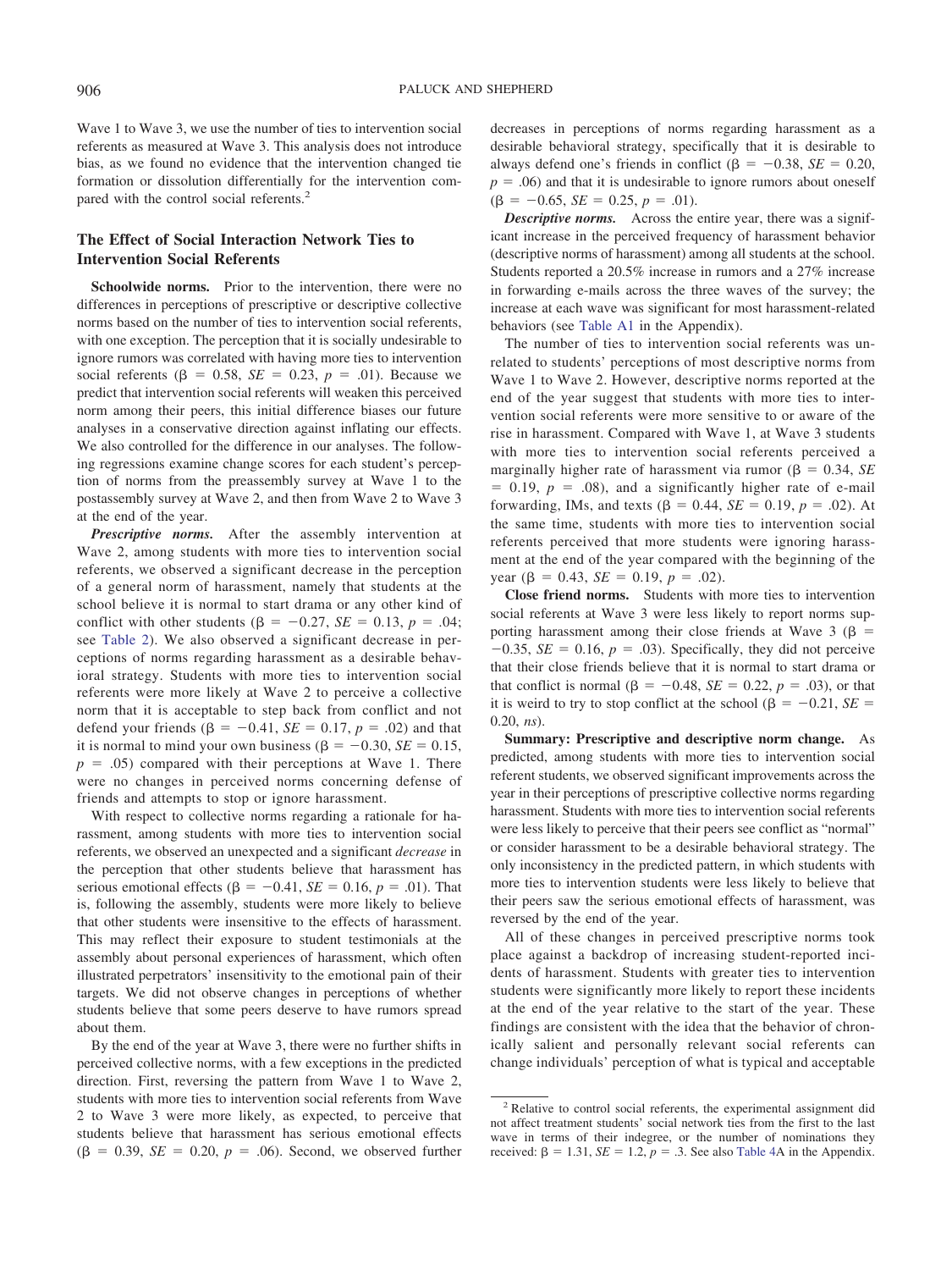|                      | Collective norms: The number of students at this school who believe |                                        |                                             |                                                      |                                                      |                                     |                                               |                                    |
|----------------------|---------------------------------------------------------------------|----------------------------------------|---------------------------------------------|------------------------------------------------------|------------------------------------------------------|-------------------------------------|-----------------------------------------------|------------------------------------|
|                      | It is normal<br>to start drama                                      | It's weird to<br>not defend<br>friends | It's normal to<br>mind your<br>own business | People are<br>seriously<br>affected by<br>harassment | People are<br>seriously<br>affected by<br>harassment | It is impt. to<br>defend<br>friends | It is weird to<br>ignore rumors<br>about self | Combined<br>close friend<br>norms: |
| Variable             | Waves $1-2$                                                         | Waves $1-2$                            |                                             | Waves $1-2$<br>Waves $1-2$                           |                                                      | Waves $2-3$                         | Waves $2-3$                                   | Wave 3                             |
| Ties to intervention |                                                                     |                                        |                                             |                                                      |                                                      |                                     |                                               |                                    |
| social referents     | $-0.27^*(0.13)$                                                     | $-0.41$ $(0.17)$                       | $-0.30^{*}(0.15)$                           | $-0.41$ <sup>*</sup> (0.16)                          | $0.39^{\ddagger}$ (0.20)                             | $-0.38^{\ddagger}(0.20)$            | $-0.65^* (0.25)$                              | $-0.35^* (0.16)$                   |
| Total number ties    | 0.01(0.02)                                                          | $0.05^{\ddagger}$ (0.03)               | 0.03(0.02)                                  | 0.02(0.02)                                           | $-0.04^{\ddagger}(0.02)$                             | $0.05^* (0.02)$                     | $0.05^{\ddagger}(0.03)$                       | 0.03(0.02)                         |
| Male                 | 0.35(0.21)                                                          | $-0.02(0.28)$                          | 0.03(0.25)                                  | $-0.26(0.26)$                                        | 0.18(0.25)                                           | $-0.44^{\ddagger}(0.24)$            | 0.31(0.32)                                    | 0.20(0.20)                         |
| Attended last year   | $-0.23(0.21)$                                                       | 0.01(0.28)                             | $0.76^* (0.25)$                             | $-0.18(0.25)$                                        | 0.04(0.25)                                           | 0.00(0.24)                          | $-0.34(0.32)$                                 | 0.19(0.20)                         |
| <b>GPA</b>           | 0.10(0.14)                                                          | $-0.26(0.18)$                          | $-0.16(0.16)$                               | 0.03(0.16)                                           | $-0.34$ <sup>*</sup> (0.17)                          | $-0.09(0.16)$                       | 0.21(0.21)                                    | 0.06(0.14)                         |
| Ign. rumors Wave 1   |                                                                     |                                        |                                             |                                                      |                                                      |                                     | $-0.10(0.11)$                                 |                                    |
| Constant             | 0.32(0.41)                                                          | 0.21(0.54)                             | 0.33(0.48)                                  | 0.53(0.48)                                           | 0.59(0.48)                                           | 0.02(0.46)                          | $-0.06(0.68)$                                 | $2.52^*(0.39)$                     |
| Ν                    | 193                                                                 | 185                                    | 189                                         | 187                                                  | 174                                                  | 173                                 | 156                                           | 184                                |
| Adj. $R^2$           | 0.060                                                               | 0.026                                  | 0.043                                       | $-0.004$                                             | 0.022                                                | 0.022                               | $-0.006$                                      | $-0.002$                           |

Table 2 *Perceptions of Collective Norms of Harassment Decrease Significantly Among Students With More Ties to Intervention Social Referents*

*Note*. Coefficients are regression coefficients. Standard errors are provided in parentheses. Ties to intervention social referents is a count variable of the number of times respondents indicated that they spent time with an intervention student. Total ties is a count variable of the number of times a respondent indicated that they spent time with any other student at the school. "Male" is a dummy variable ( $0 =$  female,  $1 =$  male), as is "Attended last year," ( $0 =$ no,  $1 =$  yes), which captures sophomores and students who attended a different school the previous year. "GPA" is a continuous variable measuring students' grade-point average from the 2009 –2010 school year. The regression includes fixed effects: six dummy variables (not shown) that index for each individual whether their total number of ties to intervention and control social referents at Wave 1 was zero, one, two, three, four, five, or six. Fixed effects account for the fact that individuals in the network have a different probability of exposure to the treatment social referents. impt. = important; Ign. = Ignore.

 $\frac{p}{p}$  < .10.  $\frac{p}{p}$  < .05.

for the social collective. Intervention student referents seem to have drawn other students' attention to harassment, and changed their perceptions of whether harassment was acceptable in the school. Our next question is whether changes in norms due to interaction with intervention social referents are accompanied by changes in personal beliefs, experiences, and attitudes.

**Personal beliefs and experiences.** Prior to the intervention, having more ties to intervention social referents was unrelated to students' personal beliefs about harassment as a problem at school, to their beliefs about the emotional harm of harassment, or to their personal experience of harassment. We did not find any effect of ties to intervention social referents on changes in students' personal beliefs that harassment is a problem or that students are negatively emotionally affected by harassment.

At each wave, the total sample of students reported a significantly greater belief that gossip and drama was a problem at the school (a 26% increase from Wave 1 to Wave 2, and an 11% increase from Wave 2 to Wave 3; see Table 1A in the Appendix), which reflects the overall pattern of perceived descriptive norms of harassment. Students in general reported significantly more personal problems with harassment at Waves 2 and 3; students with more ties to intervention social referents report marginally fewer personal problems with harassment at Wave 3 compared with Wave 1 (β =  $-0.25$ , *SE* = 0.15, *p* = .09), and significantly fewer problems at Wave 3 compared with Wave 2 ( $\beta = -0.33$ , *SE* = 0.15,  $p = .03$ ).

**Program endorsement and cognitive salience.** We found no effect of the intervention social referents on their ties with respect to believing that the NAMES program was important ( $\beta = 0.27$ ,

 $SE = 0.22$ , *ns*), or with respect to voting for a similar antiharassment program the following year ( $\beta = 0.20$ ,  $SE = 0.21$ , *ns*). More students tied to intervention social referents correctly remembered slogans from intervention posters hung around the school at Wave 3, though the effect was not significant when demographic controls were added.

**Summary: Individual beliefs, experiences, and attitudes.** Although social referents influence perceptions of collective norms over the school year, they did not influence students' personal beliefs about harassment or their attitudes toward the anti-harassment intervention. In terms of how they experience the school environment, students with more ties to intervention social referents were significantly less likely to report personal trouble with harassment. We now turn to the question of whether students' harassment and anti-harassment behavior is affected along with their perceived collective norms about harassment.

#### **Behavior**

**Teacher nominations.** In april, 6 months after the intervention, teachers were more likely to nominate students with more ties to intervention social referents as students who defend other students from harassment, controlling for preintervention nominations ( $\beta = 0.33$ ,  $SE = 0.18$ ,  $p = .06$ ; see Table 3). Teachers were significantly less likely to nominate students with more ties to intervention social referents as students who contribute to a negative school environment ( $\beta = -0.88$ , *SE* = 0.36, *p* = .02), controlling for preintervention nominations.

**Disciplinary actions.** According to year-long school disciplinary records, students with more ties to intervention social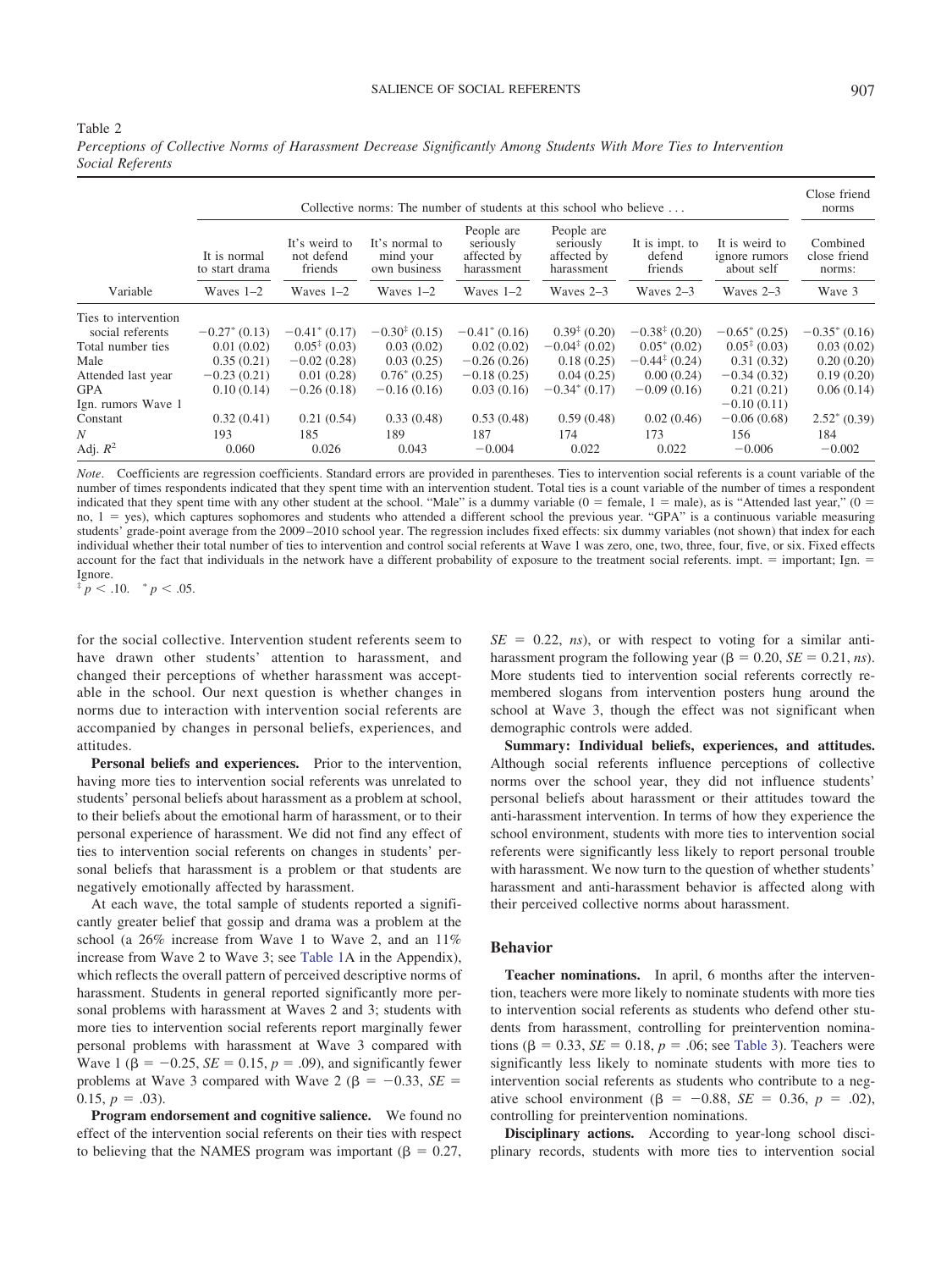Table 3

|                             |                           | Teacher nominations                            | School disciplinary action | Public behavior               |                                |
|-----------------------------|---------------------------|------------------------------------------------|----------------------------|-------------------------------|--------------------------------|
| Variable                    | Defends others:<br>Wave 3 | Contributes to negative<br>environment: Wave 3 | All action:<br>Wave 3      | Harassment related:<br>Wave 3 | Purchased wristband:<br>Wave 3 |
| Ties to intervention social |                           |                                                |                            |                               |                                |
| referents                   | $0.33^{\ddagger}$ (0.18)  | $-0.89^{\ast}(0.36)$                           | $-1.20^{\circ}$ (0.60)     | $-0.69^{\ddagger}(0.36)$      | $0.50^* (0.18)$                |
| Total number ties           | $-0.01(0.02)$             | $0.07^{\ddagger}$ (0.04)                       | 0.10(0.07)                 | 0.05(0.04)                    | $-0.02(0.02)$                  |
| Male                        | $-0.35^{\ddagger}(0.20)$  | $1.45^* (0.40)$                                | $2.19*(0.67)$              | $0.74^* (0.33)$               | 0.11(0.25)                     |
| Attended last year          | $-0.01(0.21)$             | $-0.07(0.42)$                                  | $-0.07(0.67)$              | 0.05(0.32)                    | $-0.36(0.25)$                  |
| <b>GPA</b>                  | $0.31^* (0.13)$           | $-0.82^*(0.28)$                                | $-2.29^{\ast}(0.44)$       | $-0.54$ <sup>*</sup> (0.26)   | 0.07(0.16)                     |
| Wave 1 Teacher nomination   | $0.78^*(0.12)$            | $1.01^* (0.25)$                                |                            |                               |                                |
| Constant                    | $-0.13(0.38)$             | $2.51^* (0.81)$                                | $7.94^*(1.29)$             | $-1.12^{*}(0.64)$             | $-1.55$ * (0.49)               |
| N                           | 227                       | 227                                            | 227                        | 209                           | 227                            |
| Adj. $R^2$                  | 0.312                     | 0.208                                          | 0.195                      |                               |                                |
| Log likelihood              |                           |                                                |                            | $-83.63$                      | $-144.11$                      |

|  |  |  | Behavioral Change Among Individuals With More Ties to Intervention Social Referents |  |
|--|--|--|-------------------------------------------------------------------------------------|--|

*Note*. Coefficients are regression coefficients, except for harassment-specific disciplinary behaviors and wristband purchases, which are reported as log odds. Standard errors are provided in parentheses. Ties to intervention social referents is a count variable of the number of times respondents indicated that they spent time with an intervention student. Total ties is a count variable of the number of times a respondent indicated that they spent time with any other student at the school. "Male" is a dummy variable ( $0 =$  female,  $1 =$  male), as is "Attended last year," ( $0 =$  no,  $1 =$  yes), which captures sophomores and other students who attended a different school the previous year. "GPA" is a continuous variable measuring student grade-point average from the 2009 –2010 school year. The regression includes fixed effects: six dummy variables (not shown) that index for each individual whether their total number of ties to intervention and control social referents at Wave 1 was zero, one, two, three, four, five, or six. Fixed effects account for the fact that individuals in the network have a different probability of exposure to the treatment social referents.  $\frac{4}{p}$  *p* < .10.  $\frac{4}{p}$  < .05.

referents at Wave 3 were marginally less likely to be cited for harassment-related disciplinary infractions ( $OR = 0.50$ ,  $SE =$ 0.36,  $p = .06$ ), and for all disciplinary infractions generally ( $\beta =$ .30,  $SE = 0.60$ ,  $p = .05$ ). Disciplinary action taken by the school correlated strongly with springtime teacher nominations of students who "create a negative school environment" ( $r = .42$ ,  $p <$ .001, for harassment-related disciplinary infractions, and  $r = .74$ ,  $p < .001$ , for all disciplinary infractions). Neither type of disciplinary infraction correlated with teacher nominations from the beginning of the year  $(r = .01$  and  $r = .05$ , respectively).

**Wristband purchases.** Students with more ties to intervention social referents over and above ties to control at Wave 3 purchased significantly more wristbands bearing the antiharassment slogan ( $OR = 1.65$ ,  $SE = 0.18$ ,  $p = .01$ ).

**Summary: Behavioral changes.** As predicted, significant decreases in harassment behavior and increases in anti-harassment behavior accompanied improvements in perceived prescriptive collective norms about harassment among students with more ties to intervention social referents. This finding holds for teacher nominations across a two-wave survey, for official school disciplinary records, and for directly observed student behavior (see Table 3).

# **Behavioral Change Among Individuals With More Ties to Intervention Social Referents**

#### **Widely known students and clique leaders.**

*The separate effects of widely known and clique leader students.* The above evidence supports our hypothesis that when students think about the collective social norms of a school, they heavily weight the perceived actions of widely known and clique leader students who serve as social referents. The effect of these social referents is stronger to the extent that students choose to socially interact with them across situations

within the collective, which is captured in our analyses by their measured number of ties to the intervention social referents in the school social network.

We also predicted that the two types of social referents might be particularly effective along different dimensions, given their pattern of social ties. Specifically, given the widespread social ties and relatively high social status of widely known students, they might be particularly effective at influencing others' perceptions of collective norms. Likewise, clique leaders might be particularly effective at influencing norms of local subgroups and behavior that is particularly socially risky, given that they are more able to sanction or support peers who belong to their more intimate, closed subgroups.

In this section, we decompose our main findings to separately test the effects of widely known and clique leader intervention social referents. We ran analyses similar to those reported above, including separate variables for the number of ties to widely known intervention social referents and to clique leader intervention social referents. Where the effects of widely known and clique leader students are significantly different in size, we report the contrast using postestimation Wald tests.

**Collective and close friend norms.** Contrary to our predictions, widely known and clique leader students were similarly effective at communicating collective school norms to the students tied to them (see Table 4). Students with ties to widely known and clique leader treatment students were more likely to perceive that students at the school believe it is okay to step back from conflict by not defending friends, and there are negative emotional effects of harassment. A few differences emerged from Wave 1 to Wave 2; only ties to clique leader students predicted a lower likelihood of perceiving that it was normal to start drama at the school ( $\beta$  =  $-.49$ , *SE* = .20,  $p = .01$ ), and only ties to widely known students predicted a lower likelihood of perceiving that it is normal to mind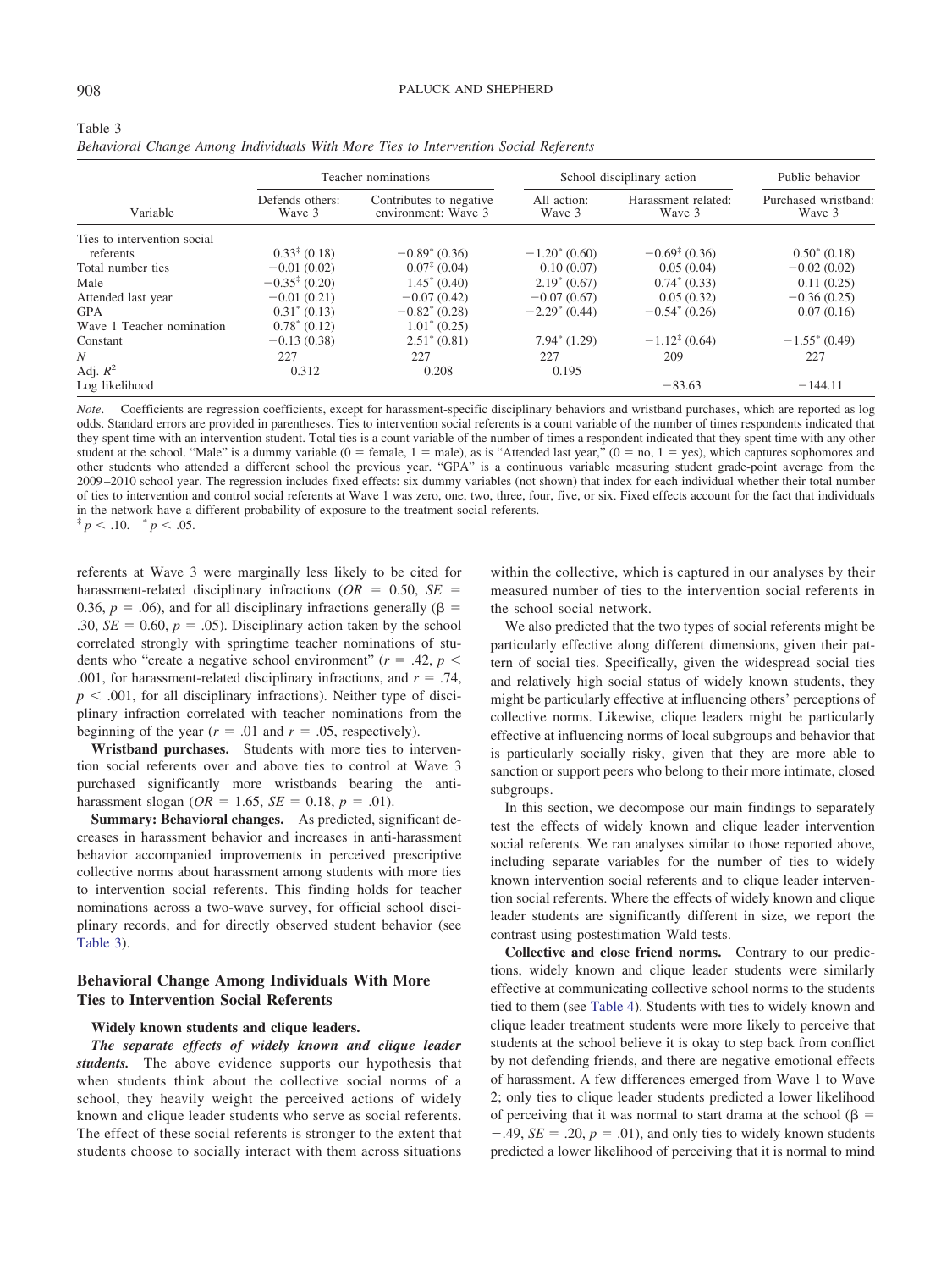|                              | Collective norms: The number of students at this<br>school who believe |                                        |                                                   |                       | Personal<br>beliefs      | Behavior                       |                           |                             |  |
|------------------------------|------------------------------------------------------------------------|----------------------------------------|---------------------------------------------------|-----------------------|--------------------------|--------------------------------|---------------------------|-----------------------------|--|
|                              | It's normal to<br>start drama                                          | It's normal to<br>mind own<br>business | People are seriously<br>affected by<br>harassment | Close friend<br>norms | Problems<br>w/harassment | Teacher nom:<br>defends others | Teacher nom:<br>respected | Purchase<br>wrist-band      |  |
| Variable                     | Wave $1-2$                                                             | Wave $1-2$                             | Wave $2-3$                                        | Wave 3                | Wave $2-3$               | Wave 3                         | Wave 3                    | Wave 3                      |  |
| Ties to intervent.           |                                                                        |                                        |                                                   |                       |                          |                                |                           |                             |  |
| clique leaders               | $-0.49^{\ast}(0.20)$                                                   | $-0.20(0.23)$                          | 0.20(0.26)                                        | $-0.57^*(0.21)$       | $-0.24(0.20)$            | $0.73^*(0.22)$                 | $0.67^*(0.21)$            | $0.42^{*} (0.25)$           |  |
| Ties to intervent.           |                                                                        |                                        |                                                   |                       |                          |                                |                           |                             |  |
| widely knowns                | $-0.97(0.15)$                                                          | $-0.33$ <sup>*</sup> (0.17)            | $0.41^* (0.18)$                                   | $-0.16(0.15)$         | $-0.33^* (0.14)$         | 0.05(0.16)                     | $-0.09(0.15)$             | $0.44^* (0.18)$             |  |
| Total number ties            | 0.01(0.02)                                                             | 0.03(0.02)                             | $-0.04^{\ddagger}(0.02)$                          | 0.03(0.02)            | $0.05^* (0.02)$          | $-0.01(0.02)$                  | $-0.02(0.02)$             | $-0.23(0.02)$               |  |
| Male                         | $0.40^{*}$ (0.21)                                                      | 0.05(0.25)                             | 0.19(0.25)                                        | 0.29(0.20)            | 0.24(0.19)               | $-0.45^* (0.20)$               | $-0.25(0.19)$             | 0.08(0.25)                  |  |
| Attended last year           | $-0.18(0.21)$                                                          | $0.72^*(0.25)$                         | 0.03(0.25)                                        | 0.26(0.20)            | $-0.19(0.19)$            | $-0.10(0.21)$                  | $-0.32(0.20)$             | $-0.39(0.26)$               |  |
| <b>GPA</b>                   | 0.14(0.14)                                                             | $-0.17(0.16)$                          | $-0.33^{\ddagger}(0.17)$                          | 0.08(0.14)            | $-0.09(0.12)$            | $0.28^*(0.13)$                 | $0.48^*(0.13)$            | 0.08(0.16)                  |  |
| Wave 1 Teacher<br>nomination |                                                                        |                                        |                                                   |                       |                          | $0.81^* (0.12)$                | $1.05^*(0.09)$            |                             |  |
| Constant                     | 0.19(0.41)                                                             | 0.35(0.48)                             | 0.53(0.48)                                        | $2.40^* (0.40)$       | 0.05(0.36)               | 0.04(0.38)                     | $-0.24(0.38)$             | $-1.55$ <sup>*</sup> (0.50) |  |
| Ν                            | 193                                                                    | 189                                    | 174                                               | 184                   | 170                      | 227                            | 227                       | 227                         |  |
| Adj. $R^2$                   | 0.064                                                                  | 0.051                                  | 0.033                                             | $-0.007$              | 0.012                    | 0.333                          | 0.536                     |                             |  |
| Log likelihood               |                                                                        |                                        |                                                   |                       |                          |                                |                           | $-75.68$                    |  |

Table 4 *Clique Leaders and Widely Known Students Influence Different Behaviors*

*Note*. Coefficients are regression coefficients, except for wristband purchases, which are reported as log odds. Standard errors are provided in parentheses. Ties to intervention social referents is a count variable of the number of times respondents indicated that they spent time with an intervention student. "Male" is a dummy variable  $(0 = \text{female}, 1 = \text{male})$ , as is "Attended last year,"  $(0 = \text{no}, 1 = \text{yes})$ . GPA is a continuous variable measuring student grade-point average from the 2009 –2010 school year. The regression includes fixed effects: six dummy variables (not shown) that index for each individual whether their total number of ties to intervention and control social referents at Wave 1 was zero, one, two, three, four, five, or six. Fixed effects account for the fact that individuals in the network have a different probability of exposure to the treatment social referents. nom = nomination; intervent. = intervention; Adj. = adjusted.<br>  $\frac{p}{p}$  < .10.  $\frac{p}{p}$  < .05.

your own business in the face of harassment ( $\beta = -.33$ ,  $SE =$  $0.17, p = .05$ ).

**Clique leaders and widely known students influence similar and different behaviors.** From Wave 2 to Wave 3, students with more ties to both widely known and to clique leader intervention social referents were more likely to perceive a norm at the school that ignoring harassment was desirable. More ties to widely known intervention social referents predicted a significant increase in students' perception that other students believe that harassment can have serious emotional effects ( $\beta = 0.40$ ,  $SE = .18$ ,  $p = .02$ ).

Supporting our predictions for the influence of clique leaders over close friend norms, we found that students with more ties to clique leader intervention social referents were significantly less likely to perceive pro-harassment norms among their *close* friends  $(\beta = -0.57, SE = .20, p = .001)$ . The perception of close friends' harassment norms did not change among students with more ties to widely known intervention social referents. The difference between the effect of clique leader and widely known intervention social referents was significant,  $F(1, 171) = 3.92$ ,  $p = .05$ .

**Personal beliefs and experiences.** We did not find any significant effect of ties to widely known or to clique leader intervention social referents on personal beliefs about harassment. Ties to widely known intervention social referents predicted a significant decrease in reported personal problems with harassment from Wave 2 to Wave 3 ( $\beta = -0.32$ , *SE* = .14, *p* = .02).

Behavior. For some behaviors, ties to both widely known and to clique leader intervention social referents affected students' harassment behaviors. Specifically, students with more ties to widely known and to clique leader intervention social referents

commit marginally fewer harassment-related disciplinary infractions and are less likely to be nominated by teachers for contributing to a negative school environment.

For other behaviors, widely known and clique leader intervention students are differentially influential. Students with more ties to clique leader intervention social referents were more likely to be nominated by teachers as defending other students from harassment ( $\beta = 0.73$ ,  $SE = .22$ ,  $p = .001$ ). This effect did not hold for ties to widely known intervention social referents, and the difference between the effect of ties to clique leaders and of ties to widely known intervention social referents is significant, *F*(1,  $124$ ) = 5.60,  $p = .01$ . Students with more ties to widely known intervention social referents were significantly more likely to purchase wristbands ( $OR = 1.56$ ,  $SE = .17$ ,  $p = .01$ ); students with more ties to clique leader intervention social referents also purchased more wristbands, but not to a significant extent (see Table 4). $3$ 

**Summary: The effects of widely known and clique leader social referents.** Both widely known and clique leader intervention students in our experiment influenced perceptions of collective norms, which suggests that social referents do not need to be widely connected across network subgroups to influence percep-

<sup>&</sup>lt;sup>3</sup> Interestingly, students with more ties to intervention clique leaders are also nominated significantly more often by teachers as respected ( $\beta$  = 0.67,  $SE = .21$ ,  $p = .002$ ), a significant contrast to the effect of widely known students,  $F(1, 214) = 10.7$ , which suggests that association with students in the intervention may have conferred more social status on clique leaders and their friends, at least as assessed by teachers.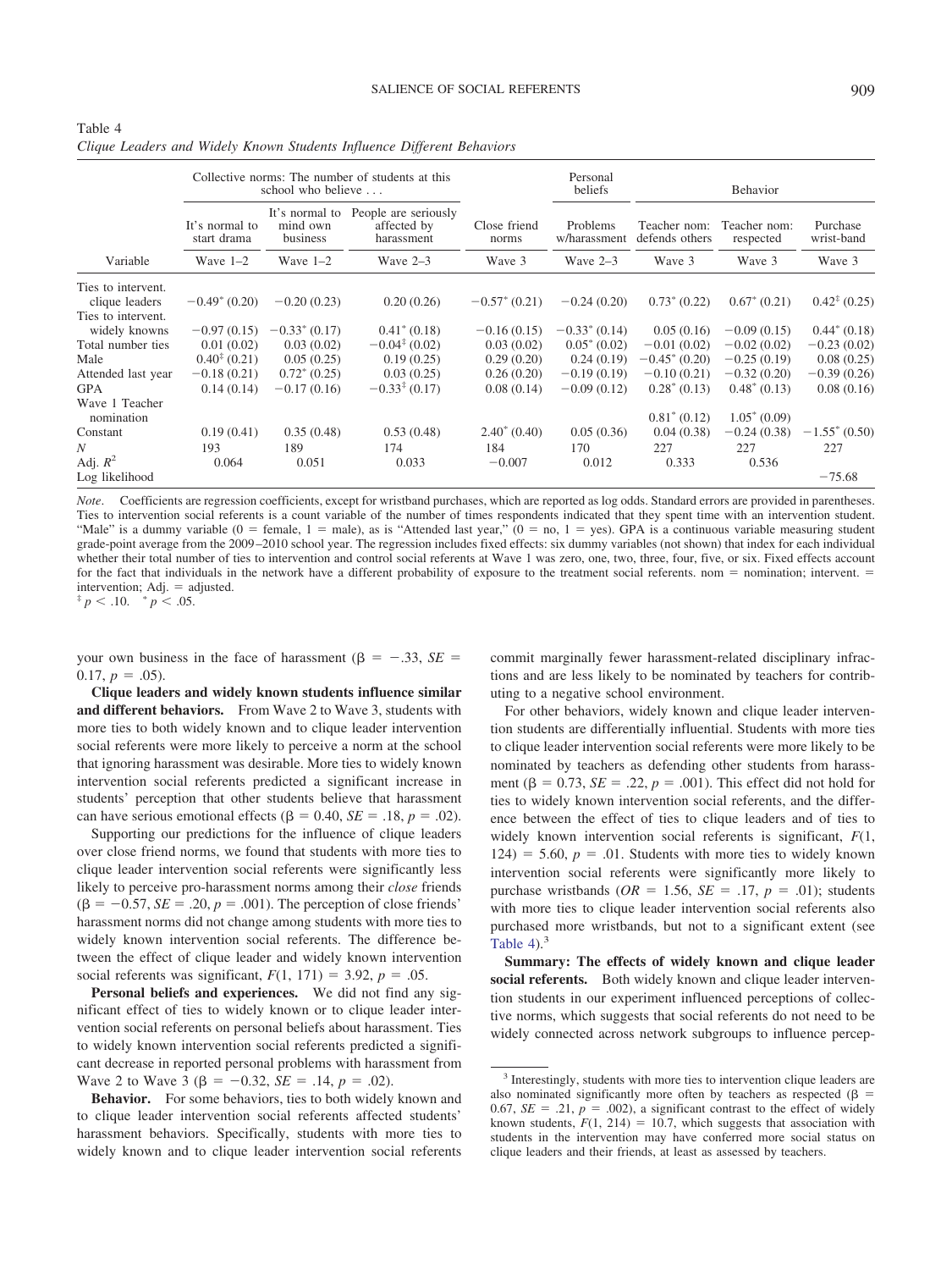tions of the collective. As expected, clique leaders significantly influenced perceptions of close friends' norms to a significantly greater degree than widely known intervention referents. Neither type of social referent influenced personal beliefs about harassment to a significant extent. Ties to both types of intervention students led to fewer harassment behaviors in school; however, the two types of social referents differentially affected anti-harassment behavior. Students with more ties to clique leaders were significantly more likely than students with ties to widely known students to defend peers against harassment, which could reflect the clique leaders' ability to encourage more socially risky behavior within their closed, smaller friendship circles. Students with greater ties to widely known intervention referents were significantly more likely to purchase anti-harassment wristbands.

# **Mechanism of Influence: The Personal Salience of Social Referents**

We have tested the claim that social referents' influence passes through everyday social interaction, interaction that occurs relatively frequently and is driven by students' personal motivation to spend time with the social referent. We propose that both dimensions of interaction, the frequency and the personal motivation, are important mechanisms by which social referents influence their peers' perceptions of collective norms.

Given this, personally initiated social interactions, as measured by the spending time together ties, should be more important to changing perceptions of collective norms than interactions created by relatively arbitrary institutional channels. We tested this aspect of our hypothesis by comparing the effect of exposure to intervention social referents on the basis of personally initiated interactions to the effect of exposure on the basis of shared classes. Shared classrooms are arbitrarily, though not randomly, assigned at the school. Interaction captured by spend time ties is more personally meaningful for students; students who reported choosing to spend time with intervention social referents were significantly more likely to report being friends with intervention social referents in Survey Waves 2 and 3 ( $r = .21$ ,  $p < .001$ ;  $r = .27$ ,  $p < .001$ , respectively). By contrast, students who were exposed to intervention social referents via shared classes were not significantly more likely to report being friends with intervention social referents at Waves 2 and 3 ( $r = .04$ ,  $ns$ ;  $r = -.1$ ,  $ns$ , respectively).

Intervention social referents may influence some types of behaviors through interactions based on shared classes, in particular bandwagon behaviors that are encouraged and exacerbated by the presence of peers. Harassment in a classroom is often a bandwagon behavior, to the extent that it is encouraged by the captive audience of students in the class who can join in or comment. However, sharing a class with an intervention social referent should not influence perceptions of collective norms, or behaviors that require more individual initiative or social risk, because classroom exposure to an intervention social referent does not represent the same kind of personal relevance as do the interactions that were chosen by students.

To test our proposed mechanism of personally initiated interactions, we used the number of classroom exposures to intervention social referents to estimate whether more frequent exposure to intervention social referents shifts students' perceptions of norms, their personal experiences and beliefs, and their behavior. Students had between three and 117 classroom exposures to, or shared class periods with, intervention and control social referents over the course of the school year. We counted the total number of intervention and control social referents who share a class with each student in the fall or spring semesters. As in the above analyses, we used an instrumental variable regression and control for the number of overall classroom exposures to control social referents, the total number of social ties, and background variables (gender, previous year attendance at the school, and grade-point average). The effects of classroom exposure to intervention social referents are the same with and without controls for students' number of spend time ties to intervention social referents.

#### **Influence from exposure to intervention social referents in classrooms.**

*Schoolwide norms.* Consistent with our expectations, we do not observe effects of having more intervention social referents in class on prescriptive or descriptive norms. Two exceptions were (a) a significant decrease in the perception among students sharing more classes with intervention social referents that students at the school believe others deserve to have rumors spread about (from Wave 1 to Wave 3;  $\beta = -0.11$ ,  $SE = 0.04$ ,  $p = .01$ ; the difference between Waves 2 and 3 was significant as well) and (b) a significant decrease from Wave 2 to Wave 3 in the perception that students ignore other students who gossip behind their backs ( $\beta$  =  $-0.07$ , *SE* = 0.03,  $p = .05$ ). Unexpectedly, students who shared more classes with intervention social referents in the second semester of the year were also marginally less likely to report that their *close friends* believed starting drama or conflict to be normal  $(\beta = -0.08, \, SE = 0.05, \, p = .09)$  and that their close friends believed it was wrong to stop students from starting drama ( $\beta$  =  $-0.07$ , *SE* = 0.04, *p* = .06).

*Behavior.* We found that exposure to intervention social referents in the classroom does predict bandwagon harassment behavior that is likely encouraged and exacerbated by the participation of peers. At the end of the school year, teachers were less likely to nominate students who shared more classes with intervention social referents as creating a negative school environment  $(\beta = -0.21, \, SE = 0.07, p = .006)$ , and marginally less likely to be harassed by others  $(\beta = -0.04, SE = 0.02, p = .07)$ , controlling for teacher nominations at the beginning of the year.

Students with more classroom exposure to intervention social referents at Wave 3 were also significantly less likely to be cited for any disciplinary infraction ( $\beta = -1.52$ ,  $SE = 0.54$ ,  $p = .006$ ) or for disciplinary infractions for harassment-related behavior  $(OR = 0.99, SE = 0.005, p = .015)$ , according to the school's official disciplinary records.

Other behaviors, arguably those that require more individual initiative or social risk, were not significantly affected by classroom exposure. Specifically, students who shared more classes with intervention social referents were less likely to be nominated by teachers as defending other students ( $\beta = -0.07$ ,  $SE = 0.04$ ,  $p = .08$ ) and did not have significantly higher odds of buying a wristband ( $OR = 1.04$ ,  $SE = 0.04$ ,  $p = .35$ ).

**Summary: Personal salience as a mechanism of social referent influence.** We found that in some ways, social referents can influence other students simply by being in their classrooms. Students with more exposure to intervention social referents through classroom assignment were disciplined less often for harassment behaviors; however, they were not more likely to act against harassment, either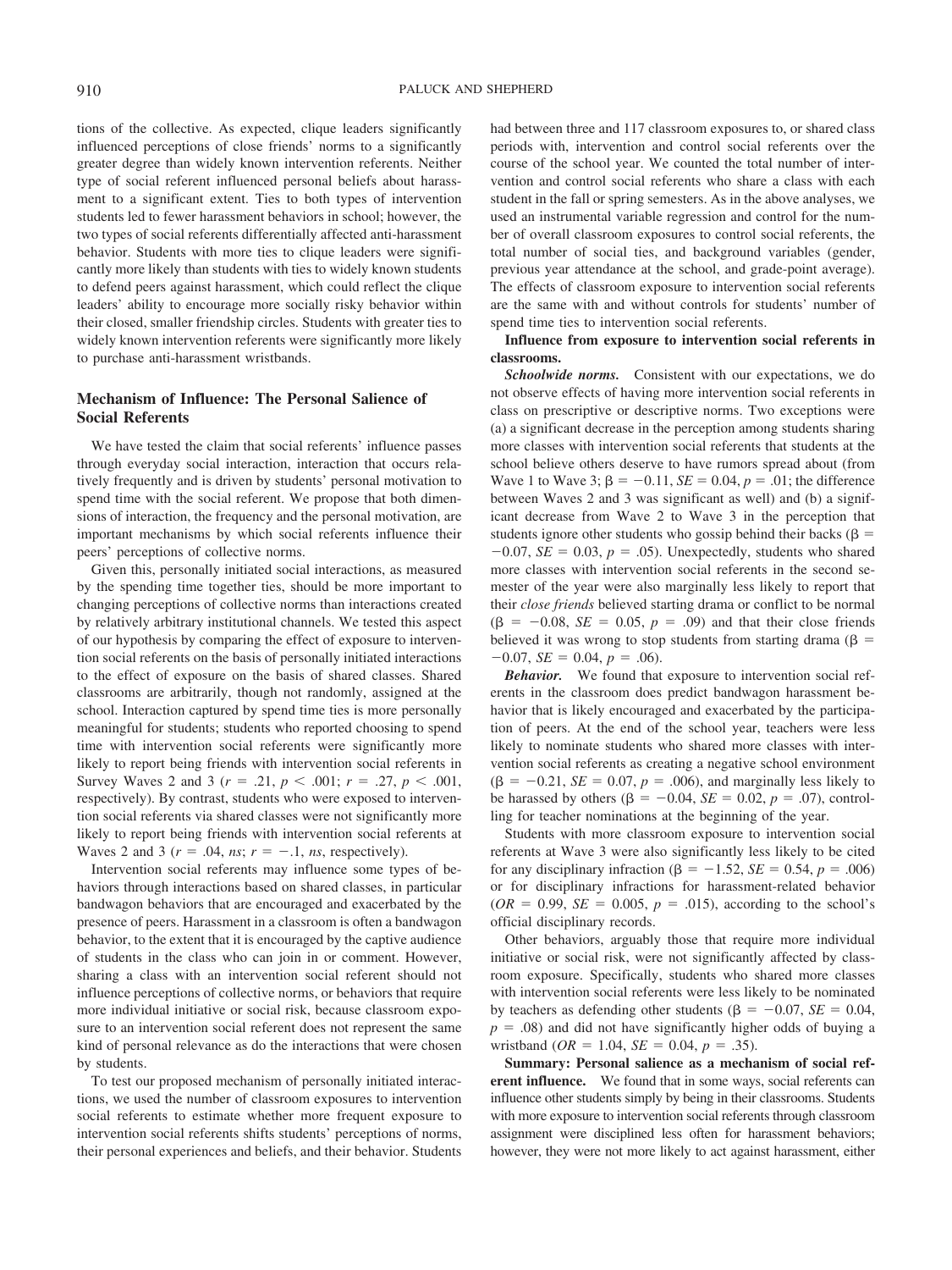through actions requiring individual initiative (i.e., buying a wristband) or social risk (i.e., defending another student from harassment). We found little evidence that classroom exposure to intervention social referents influenced perceptions of collective norms related to harassment, though they did seem to influence perceptions of the harassment norms of students' close friends, a finding we did not expect. Contrasted to the broad and significant influence of intervention social referents on the students who chose to interact with them, we conclude that the strength of personally motivated interaction is a critical mechanism of influence, along with chronic salience, on collective social norms and behavior.

#### **Discussion**

Recent theory and empirical research has suggested that the problem of widespread and cyclical harassment in schools, often described as a "culture of harassment," is driven by students' perceptions of a schoolwide social consensus, or collective norms supporting harassment. These norms describe the typicality and desirability of behavioral strategies and beliefs that escalate or condone harassment. From this perspective, the best strategy for interrupting the pattern of harassment behavior is not to address students' personal values or beliefs, but to alter their perceptions of these collective norms.

Theories of social norms suggest that certain members of a social group play a disproportionate role in reinforcing and in potentially shifting the norms of the entire group. Social norms theory and situational theories of norm perception point to people who are highly connected, such that their behavior is marked as important to those who are connected to them, and who are chronically salient, such that their behavior is frequently present over time to reinforce perceptions of what is typical or desirable across situations. We hypothesized that their influence is passed through everyday social interaction that is personally motivated and frequent.

Using, to our knowledge, the first randomized experiment to assign individuals to treatment based on their position in a community's complete social network, our results show that social referents did significantly change their peers' perception of the collective school norm that harassment was typical. Following the social referents' public displays against harassment in a schoolwide assembly program, this norm, and others addressing behavioral strategies and rationales for peer conflict and harassment, changed from the beginning of the school year to just after the assembly. For the rest of the school year, a few other prescriptive norms supporting harassment significantly changed in a prosocial direction, all among students who initiated frequent interaction with the social referents relative to students who had fewer personally motivated interactions with social referents.

This finding extends the initial insights of social norm theory, which posited that reference group leaders are able to define the norm for their subgroup (Sherif & Sherif, 1964). The intervention-referent students affected the perceived norms of their close friend groups, but it is notable that they were also able to change perceptions of what was typical and desirable for the whole community. For the widely known social referent students, this may be because of their relatively high status in the school social network along with their widereaching ties to many students, which suggests to other students that they represent the larger school identity. More impressive is that the clique leader reference students were also able to affect perceptions of collective norms. We speculate that this may result from their greater

ability to monitor and sanction clique members and thus achieve more uniform behavior. Uniform behavior within the clique may lead to a biased view of the rest of the collective.

Important behavioral changes accompanied the shifted perception of prescriptive norms supporting harassment. Specifically, teachers were significantly more likely to nominate students with more interaction ties to intervention reference students as students who defend other students from harassment and who do not contribute to a negative environment. Among students with more ties to intervention social referents, we also found fewer disciplinary infractions involving harassment or poor behavior more generally, and significantly more purchases of wristbands, which were meant as public displays of support for anti-harassment behavior. Our finding that prescriptive but not descriptive norms accompanied these behavioral changes is anticipated by research on normative influence from other contexts (e.g., Schultz, Nolan, Cialdini, Goldstein, & Griskevicius, 2007).

These behavioral results also suggest the important influence of perceived norms on patterns of conflict behavior that has been reported by previous research (e.g., Paluck, 2009). Consistent with this literature, we note no changes in personal beliefs about harassment accompanying this shifted behavior. Although their importance is increasingly recognized in the intergroup relations literature, the concept of collective norms could be fruitfully applied to models of relational aggression, gossip, and *intra*group conflict (e.g., Archer & Coyne, 2005; Foster, 2004).

The fact that no personal beliefs about harassment were affected and that students' reactions to the intervention were not associated with their interaction ties to the intervention social referent students suggest that students' self-reports were unaffected by a desire to please the investigators. The possibility that our results were driven by demand are in general unlikely; students who had guessed our hypotheses would have had to scale their answers according to the number of intervention and control social referents with whom they reported spending time, because our analyses were conducted according to exposure dosage. Teachers are also unlikely to have responded to demand; although they knew which social referents had participated in the intervention, to give answers consistent with our expectations, they would have had to know which students reported spending time with the intervention social referents in each social network survey. Finally, demand is unlikely to explain the consistent *pattern* of results across three sources: students, teachers, and school administrative records.

#### **Mechanism of Influence: Everyday Social Interaction**

Our primary claim was that social referent students are able to affect student norm perceptions because of their psychological salience, due to personal connections to social referents and the frequency of the everyday interactions with social referents' behavior. As one student noted, students he considered to be influential would sit in a central area of the hallway on sofas in between classes, where "kids can see" and where "a whole bunch of kids will start coming, gathering" to talk to them (Student DE, personal communication, June 2011). Supporting this mechanism of influence, we found that chronic exposure that is not driven by personal motives, but rather by institutional scheduling (shared classes), exerts less influence over students' perceptions of collective norms. Institutionally determined interactions do shape behaviors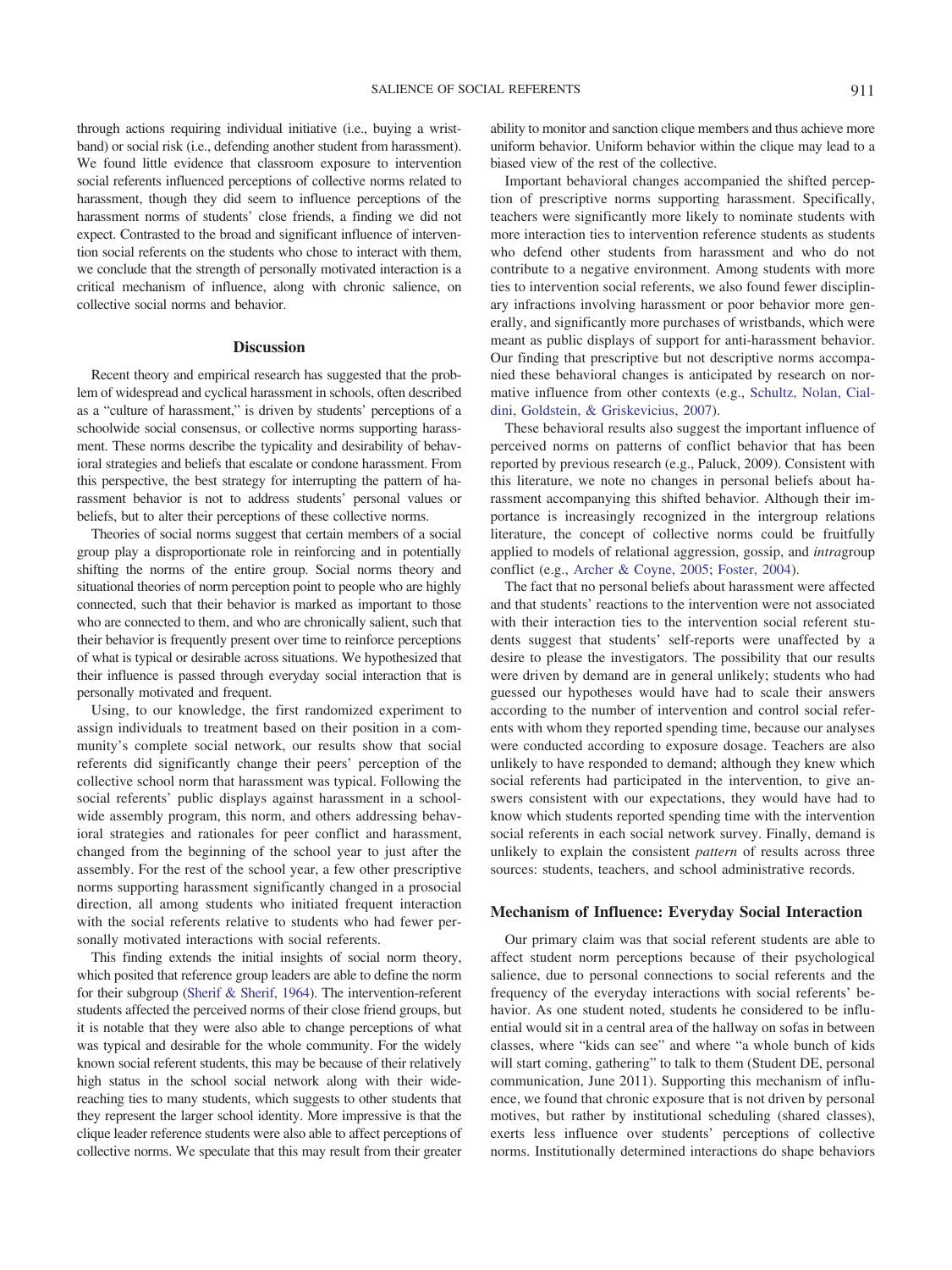that require or are facilitated by group coordination, including important outcomes like harassment behaviors and behaviors that contribute to a negative environment. Thus, behaviors that require the encouragement or the response of peers may in fact be changed by mere exposure to social referent students who have publically changed their actions (at the assembly and at visible follow-up events through the year). However, we found that exposure through institutional channels affects inferences about collective norms to a much lesser degree. This suggests that personal relevance in addition to frequent exposure is essential for influence over collective norms and over behavior that is more socially risky, such as defending others when they are targets of harassment. Interestingly, perceptions of close friend norms are affected by classroom exposure to the intervention social referent students, suggesting that the personal relevance of social referents is essential to identifying schoolwide, collective norms, but not necessarily the norms of small groups.

# **Different Types of Social Referents for Collective Normative and Behavioral Change**

Another aspect of this research examined the influence of different types of social referents, and unexpectedly, we found that both clique leaders and widely known referents effectively change collective norms and harassment behavior. We also found some divergent effects, which might result from the widely known social referents' relatively greater status in the network, and from the relatively greater personal influence of clique leaders. Specifically, clique leaders were significantly better at affecting close friend norms, whereas widely known social referents were significantly better able to reduce the personal problems with harassment experienced by the students with ties to them, in addition to being significantly better at convincing these students to buy the intervention wristband.

Although both types of social referents successfully influenced perceptions of collective harassment norms, it is reasonable to wonder whether their influence would be equally significant over norms describing different types of behaviors, such as fashion or academic behaviors. The relative influence of the two types of social referents might diverge more in other behavioral domains. For example, fashion aesthetics are often dominant within smaller subgroups in which an identity and accompanying behavioral norms are defined in a way to distinguish the small group from the general community. Thus, we expect that for behaviors that are more immediately relevant to personal identity, clique leaders, many of whose groups have identities that differ from the wider community, may be particularly disadvantaged in influencing perceptions of collective norms. This hypothesis and related hypotheses about the behavior of subgroups and of sanctioning and conformity within groups point to still-uncharted territory in the social sciences that could be usefully explored with social network experiments.

# **Norms and Changing School Climate**

A notable result is that over the course of the study, descriptive norms of harassment increased across the year for the entire sample. (In the absence of a no-treatment counterfactual, it is of course impossible to know whether descriptive norms would have increased more or less without the presence of the program.) Students with more ties to intervention social referents noticed and reported this rise to a greater extent. This might be because they spoke about harassment more often with their interaction partners (the intervention social referents), because the intervention referents made their interaction partners more aware of harassment during the assembly, or because students' perceptions of norms had shifted to consider harassment more deviant. Increasing consideration of harassment as deviance would make instances of harassment more notable and salient, leading to increased reporting of those instances.

More generally, it is tempting to infer from the within-school rise in reports of harassment that the intervention did not effectively change the overall pattern or diminish the level of harassment at the school. Do changes in the perceived norms among students with ties to intervention social referents reflect that the intervention affected the overall school climate? Without a counterfactual in which social referent students were not assigned to the intervention, we cannot know whether the intervention had an impact on general levels of harassment. There is reason to believe, however, that the momentum of the anti-harassment assembly was not maintained over the course of the year, during which the intervention social referent students participated in a few follow-up activities. As a possible reflection of the intervention's lack of strong presence following the assembly, students reported significantly higher confidence in the possibility of change of harassment patterns right after the assembly ( $\beta = 0.24$ ,  $SE = 0.10$ ,  $p = .01$ ), but no change in confidence from that point until the rest of the year ( $\beta = 0.03$ ,  $SE = 0.13$ , *ns*).

In the present study, we were able to test whether referent students could change their peers' perceptions of norms addressing the entire school, based on their everyday interactions with those peers. The finding indicates which people to target in order to influence the norms and patterns of behavior in a community, but it does not address overall community change of the type indicated in the phrase "culture of harassment." To shift an entire school's normative climate and pattern of behavior, more social referents may need to demonstrate behavioral changes such as those prompted by the intervention program. A future research strategy would be to compare schools with varying proportions of all social referent students assigned to the intervention.

Beyond a better understanding of whom to target in a collective, this research fills a noticeable gap in understanding how people infer norms over the course of everyday life, as opposed to reacting to presentations of normative information. Studies that present normative information in the form of descriptive statistical summaries (e.g., 90% of all students at this college report tolerance toward minorities; Stangor, Sechrist, & Jost, 2001) imply that social norms are static and will be understood by group members as a relatively stable social fact. In a new direction from past work, our findings reveal the nature of perceived collective norms: They depend on patterns of and motivations for interactions within groups across time, and they are not static but are constantly renegotiated and reproduced through social interactions. Understanding this process creates opportunities for collective normative and behavioral change.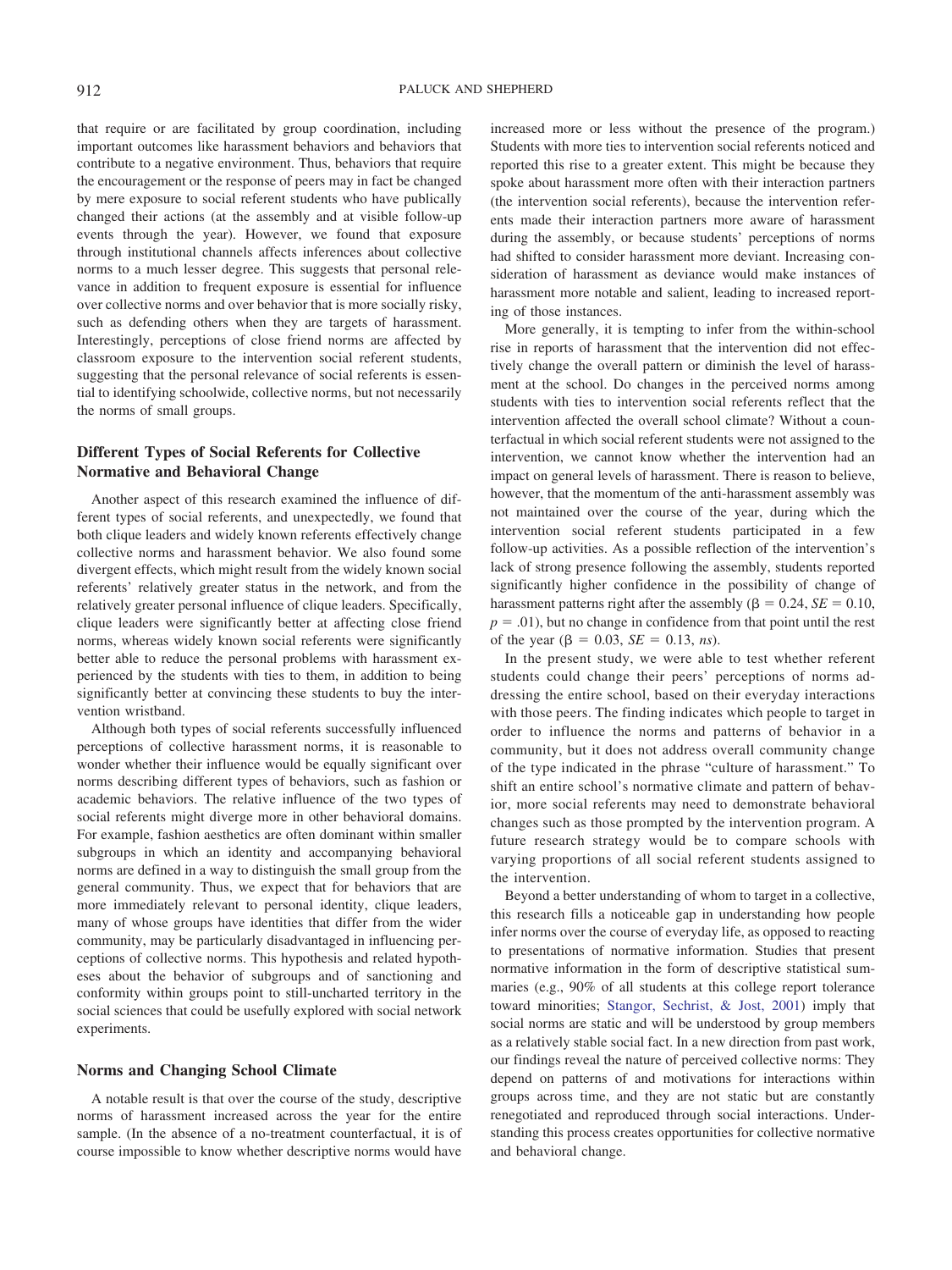#### **References**

- Angrist, J. (1998). Using social security data on military applicants to estimate the effect of military service earnings. *Econometrica, 66,* 249 – 288. doi:10.2307/2998558
- Angrist, J. D., & Pischke, J. (2008). *Mostly harmless econometrics: An empiricist's companion*. Princeton, NJ: Princeton University Press.
- Archer, J., & Coyne, S. (2005). An integrated review of indirect, relational, and social aggression. *Personality and Social Psychology Review, 9,* 212–230. doi:10.1207/s15327957pspr0903\_2
- Aronow, P., & Samii., C. (2012). *Estimating average causal effects under general interference* [Working paper]. Retrieved from http://www .biostat.jhsph.edu/~estuart/Aronow-acic-paper.pdf
- Asch, S. E. (1955). Opinions and social pressure. *Scientific American, 193,* 31–35. doi:10.1038/scientificamerican1155-31
- Bearman, P., & Moody, J. (2004). Suicide and friendships among American adolescents. *American Journal of Public Health, 94,* 89 –95. doi: 10.2105/AJPH.94.1.89
- Blanchard, F. A., Crandall, C. S., Brigham, J. C., & Vaughn, L. A. (1994). Condemning and condoning racism: A social context approach to interracial settings. *Journal of Applied Psychology, 79,* 993–997. doi: 10.1037/0021-9010.79.6.993
- Blanton, H., & Burkley, M. (2008). Deviance regulation theory: Applications to adolescent social influence. In M. J. Prinstein & K. A. Dodge (Eds.), *Understanding peer influence in children and adolescents* (pp. 94-121). New York, NY: Guilford Press.
- Blanton, H., & Christie, C. (2003). Deviance regulation: A theory of action and identity. *Review of General Psychology, 7,* 115–149. doi:10.1037/ 1089-2680.7.2.115
- Bradshaw, C., & Waasdorp, T. (2009). Measuring and changing a "culture of bullying." *School Psychology Review, 38,* 356 –361.
- Cialdini, R. B., & Goldstein, N. J. (2004). Social influence: Compliance and conformity. *Annual Review of Psychology, 55, 591-621*. doi: 10.1146/annurev.psych.55.090902.142015
- Cialdini, R. B., Reno, R. R., & Kallgren, C. A. (1990). A focus theory of normative conduct: Recycling the concept of norms to reduce littering in public places. *Journal of Personality and Social Psychology, 58,* 1015– 1026. doi:10.1037/0022-3514.58.6.1015
- Coleman, J. S., Katz, E., & Menzel, H. (1957). The diffusion of an innovation among physicians. *Sociometry, 20,* 253–270. doi:10.2307/ 2785979
- Faris, R., & Felmlee, D. (2011). Status struggles: Network centrality and gender segregation in same- and cross-gender aggression. *American Sociological Review, 76,* 48 –73. doi:10.1177/0003122410396196
- Foster, E. K. (2004). Research on gossip: Taxonomy, methods, and future directions. *Review of General Psychology, 8,* 78 –99. doi:10.1037/1089- 2680.8.2.78
- Gelman, A., & Hill, J. (2007). *Data analysis using regression and multilevel/hierarchical models*. Cambridge, England: Cambridge University Press.
- Graham, S. (2006). Peer victimization in school: Exploring the ethnic context. *Current Directions in Psychological Science, 15,* 317–321. doi:10.1111/j.1467-8721.2006.00460.x
- Hardin, C. D., & Higgins, E. T. (1996). Shared reality: How social verification makes the subjective objective. In R. M. Sorrentino & E. T. Higgins (Eds.), *Handbook of motivation and cognition: The interpersonal context* (Vol. 3, pp. 28 – 84). New York, NY: Guilford Press.
- Hogg, M. (2010). Influence and leadership. In S. T. Fiske, D. Gilbert, & L. Gardner (Eds.), *Handbook of social psychology* (5th ed., pp. 1166 – 1207). Hoboken, NJ: Wiley.
- Juvonen, J., & Cadigan, J. (2002). Social determinants of public behavior of middle school youth: Perceived peer norms and need to be accepted.

In F. Pajares & T. Urdan (Eds.), *Adolescence and education: Vol. 2. Academic motivation of adolescents* (pp. 277–297). Greenwich, CT: Information Age.

- Juvonen, J., & Galván, A. (2008). Peer influence in involuntary social groups: Lessons from research on bullying. In M. J. Prinstein & K. A. Dodge (Eds.), *Understanding peer influence in children and adolescents* (pp. 225–244). New York, NY: Guilford Press.
- Kallgren, C. A., Reno, R. R., & Cialdini, R. B. (2000). A focus theory of normative conduct: When norms do and do not affect behavior. *Personality and Social Psychology Bulletin, 26,* 1002–1012. doi:10.1177/ 01461672002610009
- Kitts, J. A. (2003). Egocentric bias or information management? Selective disclosure and the social roots of norm misperception. *Social Psychology Quarterly, 66,* 222–237. doi:10.2307/1519823
- Marsden, P. (2005). Recent developments in network measurement. In P. J. Carrington, J. Scott, & S. Wasserman (Eds.), *Models and methods in social network analysis* (pp. 8 –30). New York, NY: Cambridge University Press. doi:10.1017/CBO9780511811395.002
- Marwick, A. E., & Boyd, D. (2011, September). The drama! Teen conflict, gossip, and bullying in networked publics. In K. Crawford (Chair), *A decade in Internet time: Symposium on the dynamics of the internet and society*. Symposium conducted at the University of Oxford, Oxford, England.
- Mason, W. A., Conrey, F. R., & Smith, E. R. (2007). Situating social influence processes: Dynamic, multidirectional flows of influence within social networks. *Personality and Social Psychology Review, 11,* 279 –300. doi:10.1177/1088868307301032
- Miller, D. T., & Prentice, D. A. (1996). The construction of social norms and standards. In E. T. Higgins & A. W. Kruglanski (Eds.), *Social psychology: Handbook of basic principles* (pp. 799 – 829). New York, NY: Guilford Press.
- Paluck, E. L. (2009). Reducing intergroup prejudice and conflict using the media: A field experiment in Rwanda. *Journal of Personality and Social Psychology, 96,* 574 –587.
- Pickett, C., Silver, M., & Brewer, M. (2002). The impact of assimilation and differentiation needs on perceived group importance and judgments of ingroup size. *Personality and Social Psychology Bulletin, 28,* 546 – 558. doi:10.1177/0146167202287011
- Prentice, D. A., & Miller, D. T. (1993). Pluralistic ignorance and alcohol use on campus: Some consequences of misperceiving the social norm. *Journal of Personality and Social Psychology, 64,* 243–256. doi: 10.1037/0022-3514.64.2.243
- Schultz, P., Nolan, J., Cialdini, R., Goldstein, N., & Griskevicius, V. (2007). The constructive, destructive, and reconstructive power of social norms. *Psychological Science, 18,* 429 – 434. doi:10.1111/j.1467-9280 .2007.01917.x
- Shepherd, H. R. (2012). The structure of perception: How networks shape ideas of norms. Manuscript submitted for publicaton.

Sherif, M. (1936). *The psychology of social norms*. New York, NY: Harper.

- Sherif, M., & Sherif, C. (1964). *Reference groups: Exploration into conformity and deviation in adolescents*. Chicago, IL: Henry Regnery Company.
- Stangor, C., Sechrist, G. B., & Jost, J. T. (2001). Changing racial beliefs by providing consensus information. *Personality and Social Psychological Bulletin, 27,* 486 – 496. doi:10.1177/0146167201274009
- Wasserman, S., & Faust, K. (1994). *Social network analysis: Methods and applications*. Cambridge, England: Cambridge University Press. doi:10 .1017/CBO9780511815478
- Zou, X., Tam, K-P., Morris, M. W., Lee, S-L., Lau, I. Y., & Chiu, C.-Y. (2009). Culture as common sense: Perceived consensus versus personal beliefs as mechanisms of cultural influence. *Journal of Personality and Social Psychology, 97,* 579 –597. doi:10.1037/a0016399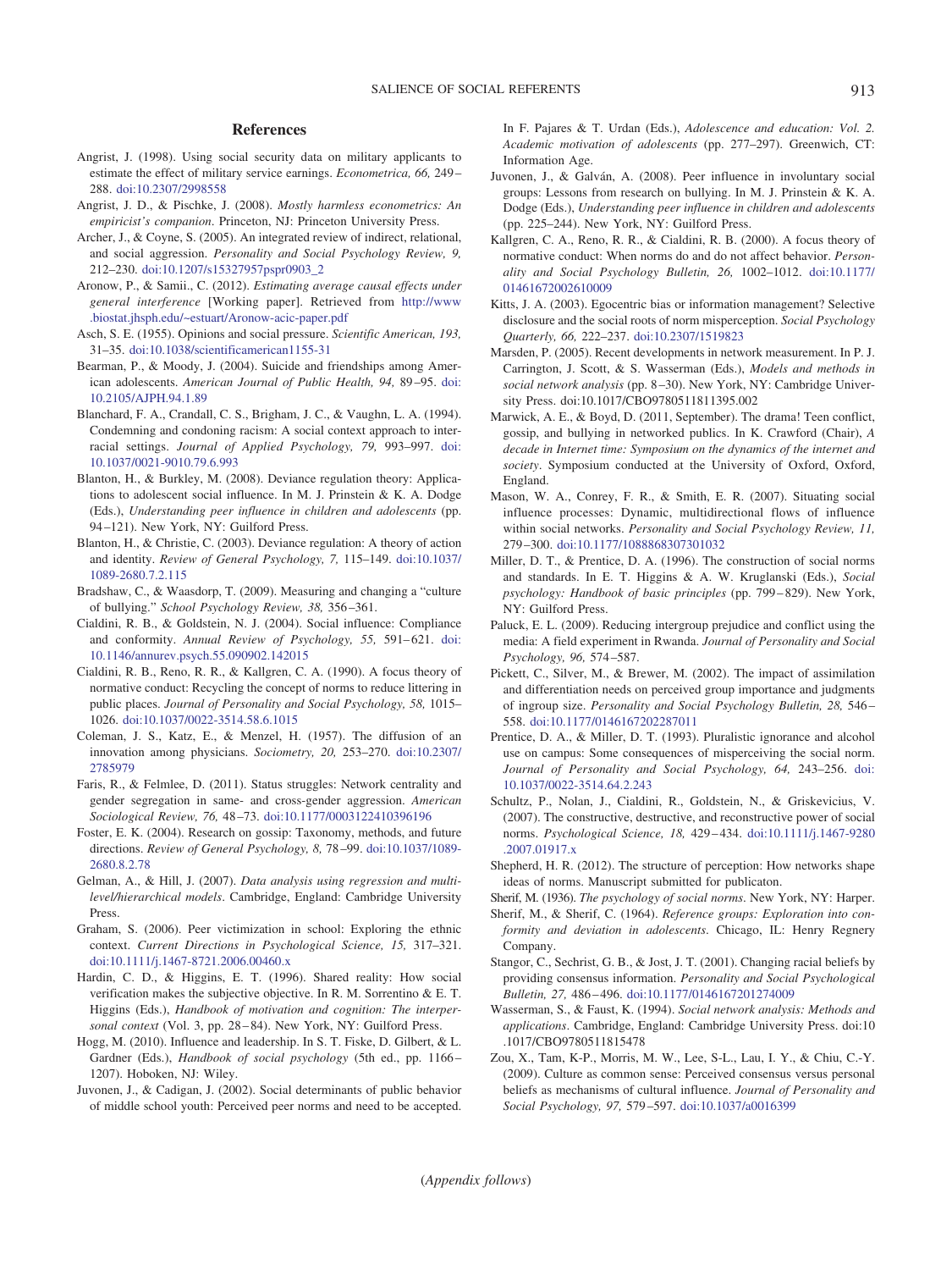# **Appendix**

Table A1 *Means and (Standard Deviations) for Outcome Variables Across Waves, All Respondents*

| Variable<br>Wave 3<br>Waves $1-2$<br>Waves 1-3<br>Wave 1<br>Wave 2<br>Collective norms: The number of students at this school who believe<br>3.86 (1.40)<br>It's normal to start drama<br>3.61(1.53)<br>4.12(1.29)<br>0.37(1.47)<br>0.50(1.67)<br>Students are seriously affected<br>3.38(1.32)<br>3.68(1.37)<br>0.20(1.65)<br>3.57(1.21)<br>0.41(1.62)<br>Students deserve rumors about them<br>2.89(1.35)<br>0.07(1.62)<br>2.84(1.47)<br>3.21 (1.39)<br>0.36(1.70)<br>It's important to defend your friends<br>4.73(1.32)<br>4.68(1.24)<br>4.42(1.31)<br>$-0.05(1.53)$<br>$-0.32(1.52)$<br>I'll be criticized for not defending<br>3.86(1.51)<br>3.61(1.47)<br>3.73(1.44)<br>$-0.25(1.83)$<br>$-0.21(1.86)$<br>It's weird if you try to stop conflict<br>3.06(1.32)<br>2.91(1.28)<br>2.91 (1.38)<br>$-0.16(1.58)$<br>$-0.16(1.76)$<br>It's weird if you ignore rumors<br>3.15(1.43)<br>3.17(1.49)<br>3.19(1.44)<br>$-0.02(1.82)$<br>0.06(1.83)<br>Normal to mind your own business<br>0.20(1.61)<br>3.78 (1.39)<br>3.96(1.33)<br>Descriptive Norms: The number of students at the school who<br>2.99(0.92)<br>Spread rumors<br>2.48(1.15)<br>2.76(1.04)<br>0.08(0.48)<br>0.18(0.54)<br>Forward e-mails, IMs, texts<br>1.99(1.08)<br>2.06(1.06)<br>2.53(0.97)<br>0.03(0.46)<br>0.17(0.54)<br>Act as negotiators<br>1.94(0.84)<br>2.18 (0.88)<br>2.14(0.80)<br>0.08(0.36)<br>0.06(0.44)<br>Stand up for someone<br>2.22(1.01)<br>2.40(0.91)<br>2.35(0.90)<br>0.06(0.42)<br>0.03(0.47)<br>Ignore instigators<br>0.02(0.49)<br>2.19(1.05)<br>2.37(0.99)<br>2.33(0.92)<br>0.04(0.47)<br>Physically threaten<br>$-0.02(0.35)$<br>1.60(0.87)<br>1.73(0.79)<br>2.12(0.87)<br>0.13(0.47)<br>Close friend norms: Number of my close friends who believe<br>It's wrong to stop drama<br>2.08(1.48)<br>It's normal to start drama<br>3.45(1.69)<br>Personal beliefs and experiences<br>Too many students gossip<br>0.77(1.16)<br>1.91(0.85)<br>2.41 (0.92)<br>2.68 (1.00)<br>0.54(0.96)<br>Students are emotionally affected<br>2.62(0.96)<br>2.81(0.95)<br>2.64(0.93)<br>0.21(1.06)<br>0.02(1.11) |                                 |            | Means      |            |            | Change in means |               |
|------------------------------------------------------------------------------------------------------------------------------------------------------------------------------------------------------------------------------------------------------------------------------------------------------------------------------------------------------------------------------------------------------------------------------------------------------------------------------------------------------------------------------------------------------------------------------------------------------------------------------------------------------------------------------------------------------------------------------------------------------------------------------------------------------------------------------------------------------------------------------------------------------------------------------------------------------------------------------------------------------------------------------------------------------------------------------------------------------------------------------------------------------------------------------------------------------------------------------------------------------------------------------------------------------------------------------------------------------------------------------------------------------------------------------------------------------------------------------------------------------------------------------------------------------------------------------------------------------------------------------------------------------------------------------------------------------------------------------------------------------------------------------------------------------------------------------------------------------------------------------------------------------------------------------------------------------------------------------------------------------------------------------------------------------------------------------------------|---------------------------------|------------|------------|------------|------------|-----------------|---------------|
|                                                                                                                                                                                                                                                                                                                                                                                                                                                                                                                                                                                                                                                                                                                                                                                                                                                                                                                                                                                                                                                                                                                                                                                                                                                                                                                                                                                                                                                                                                                                                                                                                                                                                                                                                                                                                                                                                                                                                                                                                                                                                          |                                 |            |            |            |            |                 | Waves 2-3     |
|                                                                                                                                                                                                                                                                                                                                                                                                                                                                                                                                                                                                                                                                                                                                                                                                                                                                                                                                                                                                                                                                                                                                                                                                                                                                                                                                                                                                                                                                                                                                                                                                                                                                                                                                                                                                                                                                                                                                                                                                                                                                                          |                                 |            |            |            |            |                 |               |
|                                                                                                                                                                                                                                                                                                                                                                                                                                                                                                                                                                                                                                                                                                                                                                                                                                                                                                                                                                                                                                                                                                                                                                                                                                                                                                                                                                                                                                                                                                                                                                                                                                                                                                                                                                                                                                                                                                                                                                                                                                                                                          |                                 |            |            |            |            |                 | 0.28(1.50)    |
|                                                                                                                                                                                                                                                                                                                                                                                                                                                                                                                                                                                                                                                                                                                                                                                                                                                                                                                                                                                                                                                                                                                                                                                                                                                                                                                                                                                                                                                                                                                                                                                                                                                                                                                                                                                                                                                                                                                                                                                                                                                                                          |                                 |            |            |            |            |                 | $-0.06(1.55)$ |
|                                                                                                                                                                                                                                                                                                                                                                                                                                                                                                                                                                                                                                                                                                                                                                                                                                                                                                                                                                                                                                                                                                                                                                                                                                                                                                                                                                                                                                                                                                                                                                                                                                                                                                                                                                                                                                                                                                                                                                                                                                                                                          |                                 |            |            |            |            |                 | 0.34(1.51)    |
|                                                                                                                                                                                                                                                                                                                                                                                                                                                                                                                                                                                                                                                                                                                                                                                                                                                                                                                                                                                                                                                                                                                                                                                                                                                                                                                                                                                                                                                                                                                                                                                                                                                                                                                                                                                                                                                                                                                                                                                                                                                                                          |                                 |            |            |            |            |                 | $-0.27(1.45)$ |
|                                                                                                                                                                                                                                                                                                                                                                                                                                                                                                                                                                                                                                                                                                                                                                                                                                                                                                                                                                                                                                                                                                                                                                                                                                                                                                                                                                                                                                                                                                                                                                                                                                                                                                                                                                                                                                                                                                                                                                                                                                                                                          |                                 |            |            |            |            |                 | 0.08(1.81)    |
|                                                                                                                                                                                                                                                                                                                                                                                                                                                                                                                                                                                                                                                                                                                                                                                                                                                                                                                                                                                                                                                                                                                                                                                                                                                                                                                                                                                                                                                                                                                                                                                                                                                                                                                                                                                                                                                                                                                                                                                                                                                                                          |                                 |            |            |            |            |                 | $-0.03(1.64)$ |
|                                                                                                                                                                                                                                                                                                                                                                                                                                                                                                                                                                                                                                                                                                                                                                                                                                                                                                                                                                                                                                                                                                                                                                                                                                                                                                                                                                                                                                                                                                                                                                                                                                                                                                                                                                                                                                                                                                                                                                                                                                                                                          |                                 |            |            |            |            |                 | 0(1.84)       |
|                                                                                                                                                                                                                                                                                                                                                                                                                                                                                                                                                                                                                                                                                                                                                                                                                                                                                                                                                                                                                                                                                                                                                                                                                                                                                                                                                                                                                                                                                                                                                                                                                                                                                                                                                                                                                                                                                                                                                                                                                                                                                          |                                 |            |            |            |            |                 |               |
|                                                                                                                                                                                                                                                                                                                                                                                                                                                                                                                                                                                                                                                                                                                                                                                                                                                                                                                                                                                                                                                                                                                                                                                                                                                                                                                                                                                                                                                                                                                                                                                                                                                                                                                                                                                                                                                                                                                                                                                                                                                                                          |                                 |            |            |            |            |                 |               |
|                                                                                                                                                                                                                                                                                                                                                                                                                                                                                                                                                                                                                                                                                                                                                                                                                                                                                                                                                                                                                                                                                                                                                                                                                                                                                                                                                                                                                                                                                                                                                                                                                                                                                                                                                                                                                                                                                                                                                                                                                                                                                          |                                 |            |            |            |            |                 | 0.04(0.44)    |
|                                                                                                                                                                                                                                                                                                                                                                                                                                                                                                                                                                                                                                                                                                                                                                                                                                                                                                                                                                                                                                                                                                                                                                                                                                                                                                                                                                                                                                                                                                                                                                                                                                                                                                                                                                                                                                                                                                                                                                                                                                                                                          |                                 |            |            |            |            |                 | 0.10(0.42)    |
|                                                                                                                                                                                                                                                                                                                                                                                                                                                                                                                                                                                                                                                                                                                                                                                                                                                                                                                                                                                                                                                                                                                                                                                                                                                                                                                                                                                                                                                                                                                                                                                                                                                                                                                                                                                                                                                                                                                                                                                                                                                                                          |                                 |            |            |            |            |                 | $-0.04(0.33)$ |
|                                                                                                                                                                                                                                                                                                                                                                                                                                                                                                                                                                                                                                                                                                                                                                                                                                                                                                                                                                                                                                                                                                                                                                                                                                                                                                                                                                                                                                                                                                                                                                                                                                                                                                                                                                                                                                                                                                                                                                                                                                                                                          |                                 |            |            |            |            |                 | $-0.03(0.43)$ |
|                                                                                                                                                                                                                                                                                                                                                                                                                                                                                                                                                                                                                                                                                                                                                                                                                                                                                                                                                                                                                                                                                                                                                                                                                                                                                                                                                                                                                                                                                                                                                                                                                                                                                                                                                                                                                                                                                                                                                                                                                                                                                          |                                 |            |            |            |            |                 | $-0.07(0.44)$ |
|                                                                                                                                                                                                                                                                                                                                                                                                                                                                                                                                                                                                                                                                                                                                                                                                                                                                                                                                                                                                                                                                                                                                                                                                                                                                                                                                                                                                                                                                                                                                                                                                                                                                                                                                                                                                                                                                                                                                                                                                                                                                                          |                                 |            |            |            |            |                 | 0.08(0.33)    |
|                                                                                                                                                                                                                                                                                                                                                                                                                                                                                                                                                                                                                                                                                                                                                                                                                                                                                                                                                                                                                                                                                                                                                                                                                                                                                                                                                                                                                                                                                                                                                                                                                                                                                                                                                                                                                                                                                                                                                                                                                                                                                          |                                 |            |            |            |            |                 |               |
|                                                                                                                                                                                                                                                                                                                                                                                                                                                                                                                                                                                                                                                                                                                                                                                                                                                                                                                                                                                                                                                                                                                                                                                                                                                                                                                                                                                                                                                                                                                                                                                                                                                                                                                                                                                                                                                                                                                                                                                                                                                                                          |                                 |            |            |            |            |                 |               |
|                                                                                                                                                                                                                                                                                                                                                                                                                                                                                                                                                                                                                                                                                                                                                                                                                                                                                                                                                                                                                                                                                                                                                                                                                                                                                                                                                                                                                                                                                                                                                                                                                                                                                                                                                                                                                                                                                                                                                                                                                                                                                          |                                 |            |            |            |            |                 |               |
|                                                                                                                                                                                                                                                                                                                                                                                                                                                                                                                                                                                                                                                                                                                                                                                                                                                                                                                                                                                                                                                                                                                                                                                                                                                                                                                                                                                                                                                                                                                                                                                                                                                                                                                                                                                                                                                                                                                                                                                                                                                                                          |                                 |            |            |            |            |                 |               |
|                                                                                                                                                                                                                                                                                                                                                                                                                                                                                                                                                                                                                                                                                                                                                                                                                                                                                                                                                                                                                                                                                                                                                                                                                                                                                                                                                                                                                                                                                                                                                                                                                                                                                                                                                                                                                                                                                                                                                                                                                                                                                          |                                 |            |            |            |            |                 | 0.31(1.02)    |
|                                                                                                                                                                                                                                                                                                                                                                                                                                                                                                                                                                                                                                                                                                                                                                                                                                                                                                                                                                                                                                                                                                                                                                                                                                                                                                                                                                                                                                                                                                                                                                                                                                                                                                                                                                                                                                                                                                                                                                                                                                                                                          |                                 |            |            |            |            |                 | $-0.12(1.05)$ |
|                                                                                                                                                                                                                                                                                                                                                                                                                                                                                                                                                                                                                                                                                                                                                                                                                                                                                                                                                                                                                                                                                                                                                                                                                                                                                                                                                                                                                                                                                                                                                                                                                                                                                                                                                                                                                                                                                                                                                                                                                                                                                          | Personal problem with gossiping | 1.45(0.83) | 1.58(0.88) | 1.69(0.98) | 0.16(0.92) | 0.23(1.14)      | 0.11(1.09)    |
| Cognitive salience and program endorsement                                                                                                                                                                                                                                                                                                                                                                                                                                                                                                                                                                                                                                                                                                                                                                                                                                                                                                                                                                                                                                                                                                                                                                                                                                                                                                                                                                                                                                                                                                                                                                                                                                                                                                                                                                                                                                                                                                                                                                                                                                               |                                 |            |            |            |            |                 |               |
| Correctly remembered poster slogan<br>40.5%                                                                                                                                                                                                                                                                                                                                                                                                                                                                                                                                                                                                                                                                                                                                                                                                                                                                                                                                                                                                                                                                                                                                                                                                                                                                                                                                                                                                                                                                                                                                                                                                                                                                                                                                                                                                                                                                                                                                                                                                                                              |                                 |            |            |            |            |                 |               |
| Knowledge of good friends who<br>2.43(1.77)                                                                                                                                                                                                                                                                                                                                                                                                                                                                                                                                                                                                                                                                                                                                                                                                                                                                                                                                                                                                                                                                                                                                                                                                                                                                                                                                                                                                                                                                                                                                                                                                                                                                                                                                                                                                                                                                                                                                                                                                                                              |                                 |            |            |            |            |                 |               |
| participated in intervention<br>% voted for program following year<br>73.2%                                                                                                                                                                                                                                                                                                                                                                                                                                                                                                                                                                                                                                                                                                                                                                                                                                                                                                                                                                                                                                                                                                                                                                                                                                                                                                                                                                                                                                                                                                                                                                                                                                                                                                                                                                                                                                                                                                                                                                                                              |                                 |            |            |            |            |                 |               |
| Teacher nominations (range: 0–20)                                                                                                                                                                                                                                                                                                                                                                                                                                                                                                                                                                                                                                                                                                                                                                                                                                                                                                                                                                                                                                                                                                                                                                                                                                                                                                                                                                                                                                                                                                                                                                                                                                                                                                                                                                                                                                                                                                                                                                                                                                                        |                                 |            |            |            |            |                 |               |
| Popular<br>1.85(2.56)<br>0.50(1.39)                                                                                                                                                                                                                                                                                                                                                                                                                                                                                                                                                                                                                                                                                                                                                                                                                                                                                                                                                                                                                                                                                                                                                                                                                                                                                                                                                                                                                                                                                                                                                                                                                                                                                                                                                                                                                                                                                                                                                                                                                                                      |                                 |            |            |            |            |                 |               |
| Respected<br>1.23(1.81)<br>0.42(1.10)                                                                                                                                                                                                                                                                                                                                                                                                                                                                                                                                                                                                                                                                                                                                                                                                                                                                                                                                                                                                                                                                                                                                                                                                                                                                                                                                                                                                                                                                                                                                                                                                                                                                                                                                                                                                                                                                                                                                                                                                                                                    |                                 |            |            |            |            |                 |               |
| Creates a negative environment<br>0.40(1.68)<br>1.61(3.20)                                                                                                                                                                                                                                                                                                                                                                                                                                                                                                                                                                                                                                                                                                                                                                                                                                                                                                                                                                                                                                                                                                                                                                                                                                                                                                                                                                                                                                                                                                                                                                                                                                                                                                                                                                                                                                                                                                                                                                                                                               |                                 |            |            |            |            |                 |               |
| Defends others<br>0.28(0.79)<br>0.93(1.56)                                                                                                                                                                                                                                                                                                                                                                                                                                                                                                                                                                                                                                                                                                                                                                                                                                                                                                                                                                                                                                                                                                                                                                                                                                                                                                                                                                                                                                                                                                                                                                                                                                                                                                                                                                                                                                                                                                                                                                                                                                               |                                 |            |            |            |            |                 |               |
| <b>Behaviors</b>                                                                                                                                                                                                                                                                                                                                                                                                                                                                                                                                                                                                                                                                                                                                                                                                                                                                                                                                                                                                                                                                                                                                                                                                                                                                                                                                                                                                                                                                                                                                                                                                                                                                                                                                                                                                                                                                                                                                                                                                                                                                         |                                 |            |            |            |            |                 |               |
| Disciplinary actions<br>3.17(5.01)<br>Harassment-related disciplinary                                                                                                                                                                                                                                                                                                                                                                                                                                                                                                                                                                                                                                                                                                                                                                                                                                                                                                                                                                                                                                                                                                                                                                                                                                                                                                                                                                                                                                                                                                                                                                                                                                                                                                                                                                                                                                                                                                                                                                                                                    |                                 |            |            |            |            |                 |               |
| actions<br>0.07(0.29)                                                                                                                                                                                                                                                                                                                                                                                                                                                                                                                                                                                                                                                                                                                                                                                                                                                                                                                                                                                                                                                                                                                                                                                                                                                                                                                                                                                                                                                                                                                                                                                                                                                                                                                                                                                                                                                                                                                                                                                                                                                                    |                                 |            |            |            |            |                 |               |
| 12.2%<br>Bought wristband                                                                                                                                                                                                                                                                                                                                                                                                                                                                                                                                                                                                                                                                                                                                                                                                                                                                                                                                                                                                                                                                                                                                                                                                                                                                                                                                                                                                                                                                                                                                                                                                                                                                                                                                                                                                                                                                                                                                                                                                                                                                |                                 |            |            |            |            |                 |               |

*Note.* IM  $=$  instant messaging.

(*Appendix continues*)